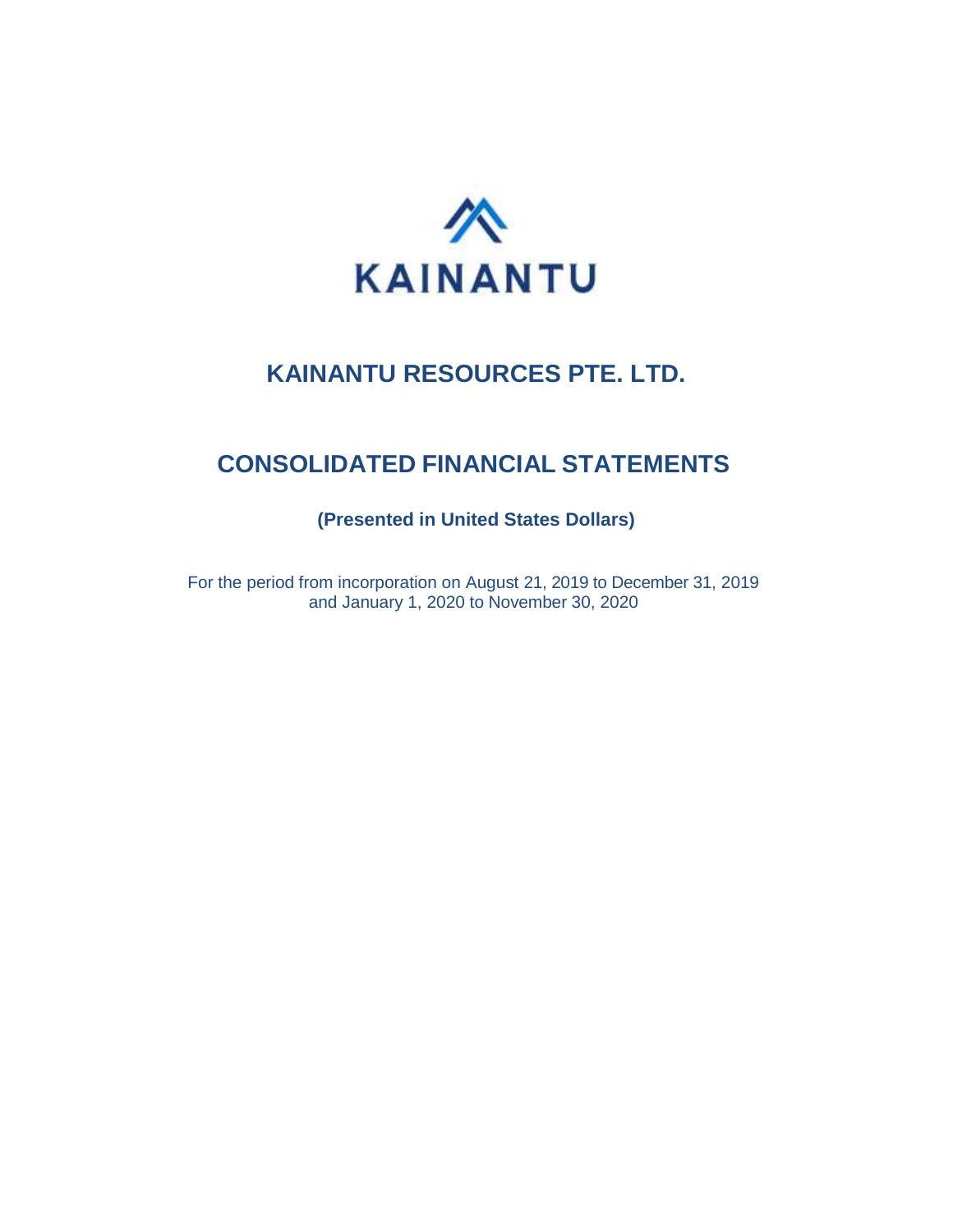# $D$ AVIDSON  $\&$  COMPANY LLP  $\_\_\_\_\$ Chartered Professional Accountants  $\_\_\$

# **INDEPENDENT AUDITOR'S REPORT**

To the Directors of Kainantu Resources Pte. Ltd.

#### *Opinion*

We have audited the accompanying consolidated financial statements of Kainantu Resources Pte. Ltd. (the "Company"), which comprise the consolidated statements of financial position as at November 30, 2020 and December 31, 2019, and the consolidated statements of loss and comprehensive loss, cash flows, and changes in shareholders' equity for the period ended November 30, 2020 and the period from incorporation on August 21, 2019 to December 31, 2019, and notes to the consolidated financial statements, including a summary of significant accounting policies.

In our opinion, these consolidated financial statements present fairly, in all material respects, the financial position of the Company as at November 30, 2020 and December 31, 2019, and its financial performance and its cash flows for the period ended November 30, 2020 and the period from incorporation on August 21, 2019 to December 31, 2019 in accordance with International Financial Reporting Standards ("IFRS").

#### *Basis for Opinion*

We conducted our audits in accordance with Canadian generally accepted auditing standards. Our responsibilities under those standards are further described in the Auditor's Responsibilities for the Audit of the Consolidated Financial Statements section of our report. We are independent of the Company in accordance with the ethical requirements that are relevant to our audit of the consolidated financial statements in Canada, and we have fulfilled our other ethical responsibilities in accordance with these requirements. We believe that the audit evidence we have obtained in our audits is sufficient and appropriate to provide a basis for our opinion.

#### *Responsibilities of Management and Those Charged with Governance for the Consolidated Financial Statements*

Management is responsible for the preparation and fair presentation of the consolidated financial statements in accordance with IFRS, and for such internal control as management determines is necessary to enable the preparation of consolidated financial statements that are free from material misstatement, whether due to fraud or error.

In preparing the consolidated financial statements, management is responsible for assessing the Company's ability to continue as a going concern, disclosing, as applicable, matters related to going concern and using the going concern basis of accounting unless management either intends to liquidate the Company or to cease operations, or has no realistic alternative but to do so.

Those charged with governance are responsible for overseeing the Company's financial reporting process.

#### *Auditor's Responsibilities for the Audit of the Consolidated Financial Statements*

Our objectives are to obtain reasonable assurance about whether the consolidated financial statements as a whole are free from material misstatement, whether due to fraud or error, and to issue an auditor's report that includes our opinion. Reasonable assurance is a high level of assurance, but is not a guarantee that an audit conducted in accordance with Canadian generally accepted auditing standards will always detect a material misstatement when it exists. Misstatements can arise from fraud or error and are considered material if, individually or in the aggregate, they could reasonably be expected to influence the economic decisions of users taken on the basis of these consolidated financial statements.

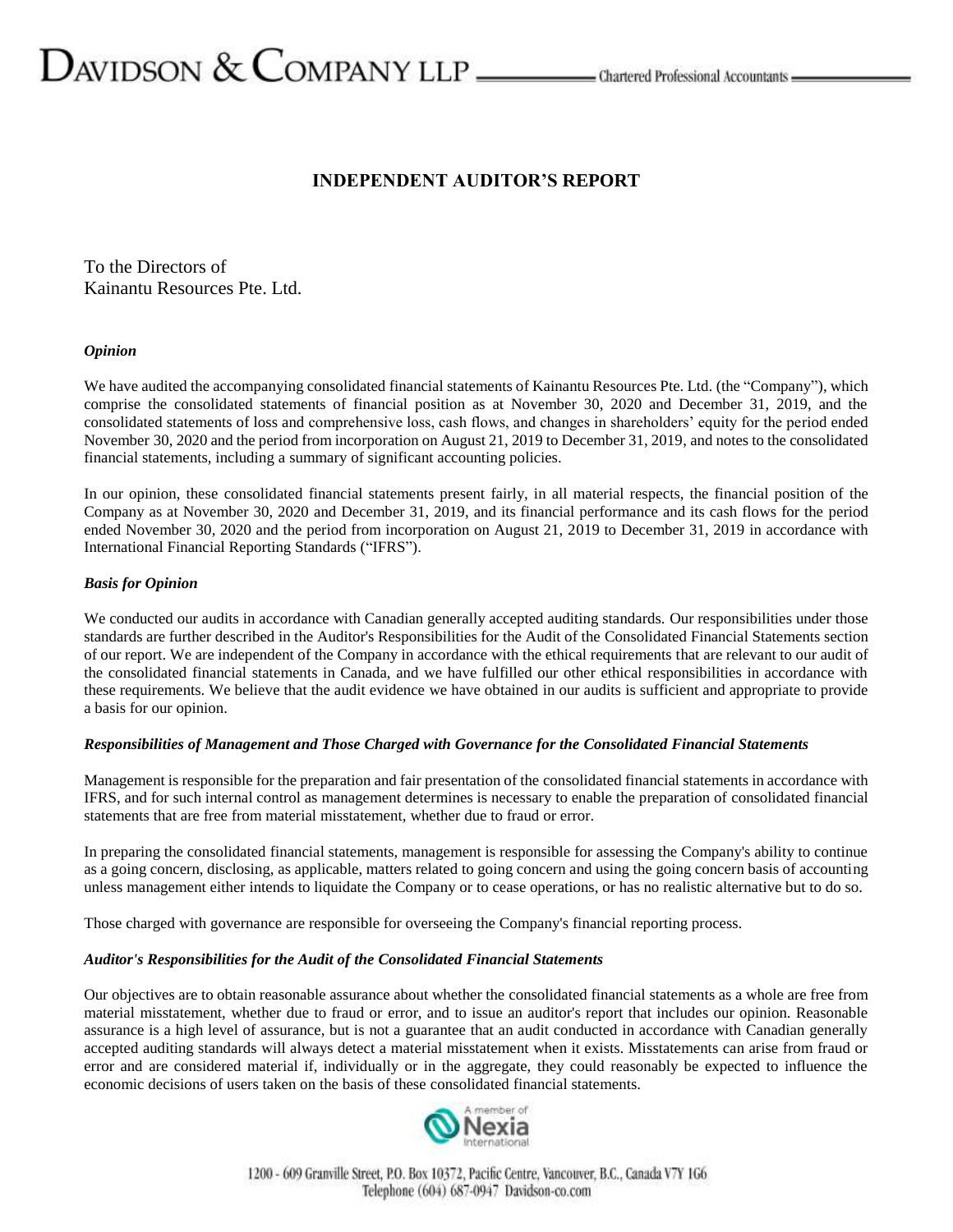As part of an audit in accordance with Canadian generally accepted auditing standards, we exercise professional judgment and maintain professional skepticism throughout the audit. We also:

- Identify and assess the risks of material misstatement of the consolidated financial statements, whether due to fraud or error, design and perform audit procedures responsive to those risks, and obtain audit evidence that is sufficient and appropriate to provide a basis for our opinion. The risk of not detecting a material misstatement resulting from fraud is higher than for one resulting from error, as fraud may involve collusion, forgery, intentional omissions, misrepresentations, or the override of internal control.
- Obtain an understanding of internal control relevant to the audit in order to design audit procedures that are appropriate in the circumstances, but not for the purpose of expressing an opinion on the effectiveness of the Company's internal control.
- Evaluate the appropriateness of accounting policies used and the reasonableness of accounting estimates and related disclosures made by management.
- Conclude on the appropriateness of management's use of the going concern basis of accounting and, based on the audit evidence obtained, whether a material uncertainty exists related to events or conditions that may cast significant doubt on the Company's ability to continue as a going concern. If we conclude that a material uncertainty exists, we are required to draw attention in our auditor's report to the related disclosures in the consolidated financial statements or, if such disclosures are inadequate, to modify our opinion. Our conclusions are based on the audit evidence obtained up to the date of our auditor's report. However, future events or conditions may cause the Company to cease to continue as a going concern.
- Evaluate the overall presentation, structure and content of the consolidated financial statements, including the disclosures, and whether the consolidated financial statements represent the underlying transactions and events in a manner that achieves fair presentation.
- Obtain sufficient appropriate audit evidence regarding the financial information of the entities or business activities within the Company to express an opinion on the consolidated financial statements. We are responsible for the direction, supervision and performance of the group audit. We remain solely responsible for our audit opinion.

We communicate with those charged with governance regarding, among other matters, the planned scope and timing of the audit and significant audit findings, including any significant deficiencies in internal control that we identify during our audit.

Javidson & Caysary LLP

Vancouver, Canada Chartered Professional Accountants

March 30, 2021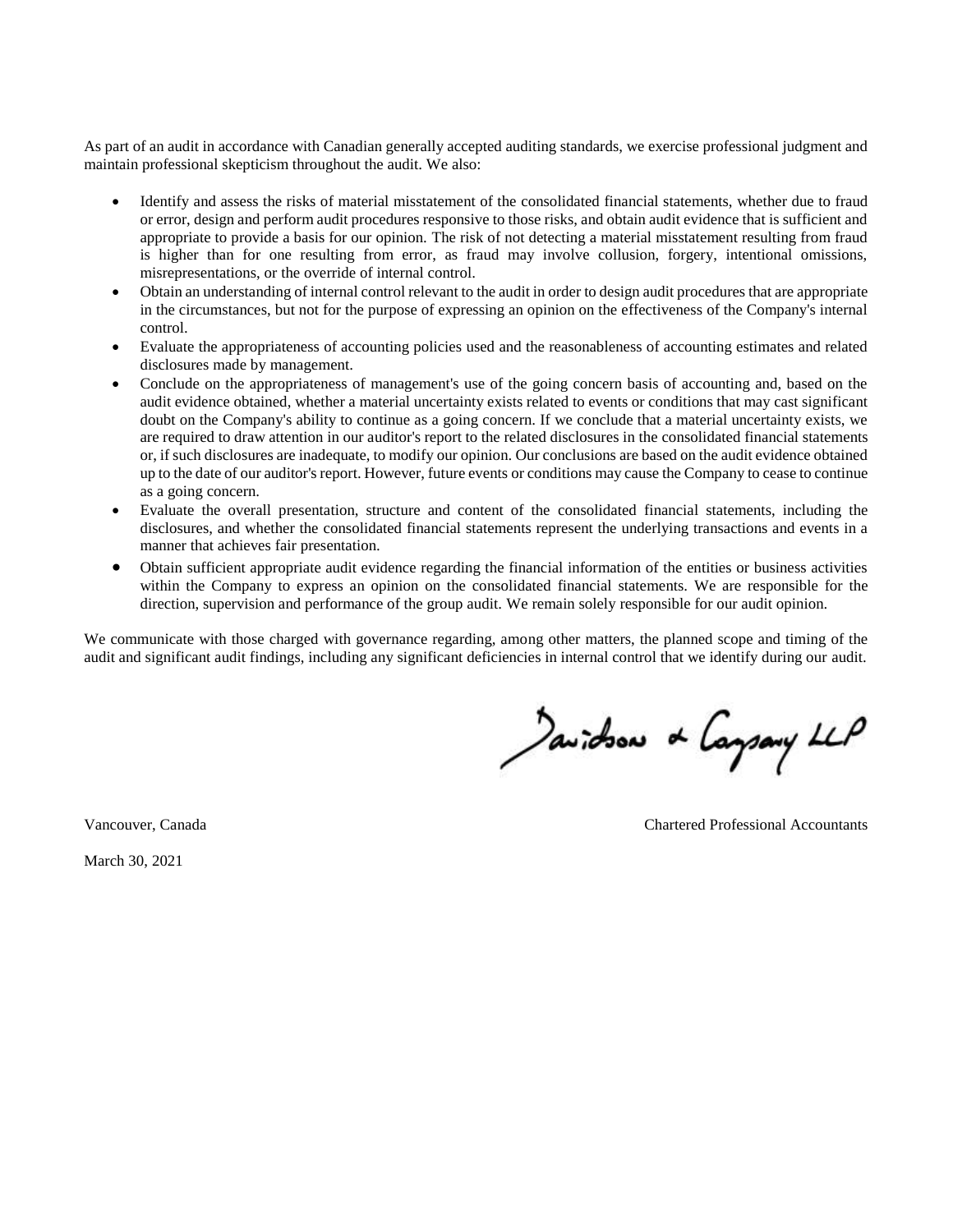# Consolidated Statements of Financial Position *(Presented in United States Dollars)*

| As at                                                                                                                               | <b>Note</b>               | <b>November</b><br>30, 2020 |                      | December 31,<br>2019 |
|-------------------------------------------------------------------------------------------------------------------------------------|---------------------------|-----------------------------|----------------------|----------------------|
| <b>ASSETS</b>                                                                                                                       |                           |                             |                      |                      |
| <b>Current</b>                                                                                                                      |                           |                             |                      |                      |
| Receivables                                                                                                                         | 6                         | \$                          | 11,097               | \$<br>2,974          |
| Deferred financing costs                                                                                                            | 18                        |                             | 246,408              |                      |
| <b>Total Current Assets</b>                                                                                                         |                           |                             | 257,505              | 2,974                |
|                                                                                                                                     |                           |                             |                      |                      |
| <b>Non-Current</b>                                                                                                                  |                           |                             |                      |                      |
| Property and equipment                                                                                                              | $\overline{7}$            |                             | 461,626              |                      |
| Exploration and evaluation assets                                                                                                   | 8                         |                             | 2,711,344            |                      |
| <b>Total Non-Current Assets</b>                                                                                                     |                           |                             | 3,172,970            |                      |
|                                                                                                                                     |                           |                             |                      |                      |
| <b>Total Assets</b>                                                                                                                 |                           | \$                          | 3,430,475            | \$<br>2,974          |
| <b>LIABILITIES AND SHAREHOLDERS' EQUITY</b><br><b>Current</b><br>Accounts payable and accrued liabilities<br>Due to related parties | 14                        | \$                          | 421,454<br>445,057   | \$<br>2,355          |
| <b>Total Current Liabilities</b>                                                                                                    |                           |                             | 866,511              | 2,355                |
| <b>Shareholders' Equity</b><br>Share capital<br>Accumulated other comprehensive income                                              | 9                         |                             | 2,802,177<br>(5,748) | 2,169<br>34          |
| <b>Deficit</b>                                                                                                                      |                           |                             | (232, 465)           | (1, 584)             |
| <b>Total Shareholders' Equity</b>                                                                                                   |                           |                             | 2,563,964            | 619                  |
| <b>Total Liabilities and Shareholders' Equity</b>                                                                                   |                           | \$                          | 3,430,475            | \$<br>2,974          |
| Nature of business<br>Going concern<br>Subsequent events                                                                            | 1<br>$\overline{2}$<br>18 |                             |                      |                      |
| Approved and authorized by the board of directors on March 29, 2021:                                                                |                           |                             |                      |                      |

| "Matthew Salthouse" |          | "Bart Lendrum"      |          |
|---------------------|----------|---------------------|----------|
| Matthew Salthouse   | Director | <b>Bart Lendrum</b> | Director |

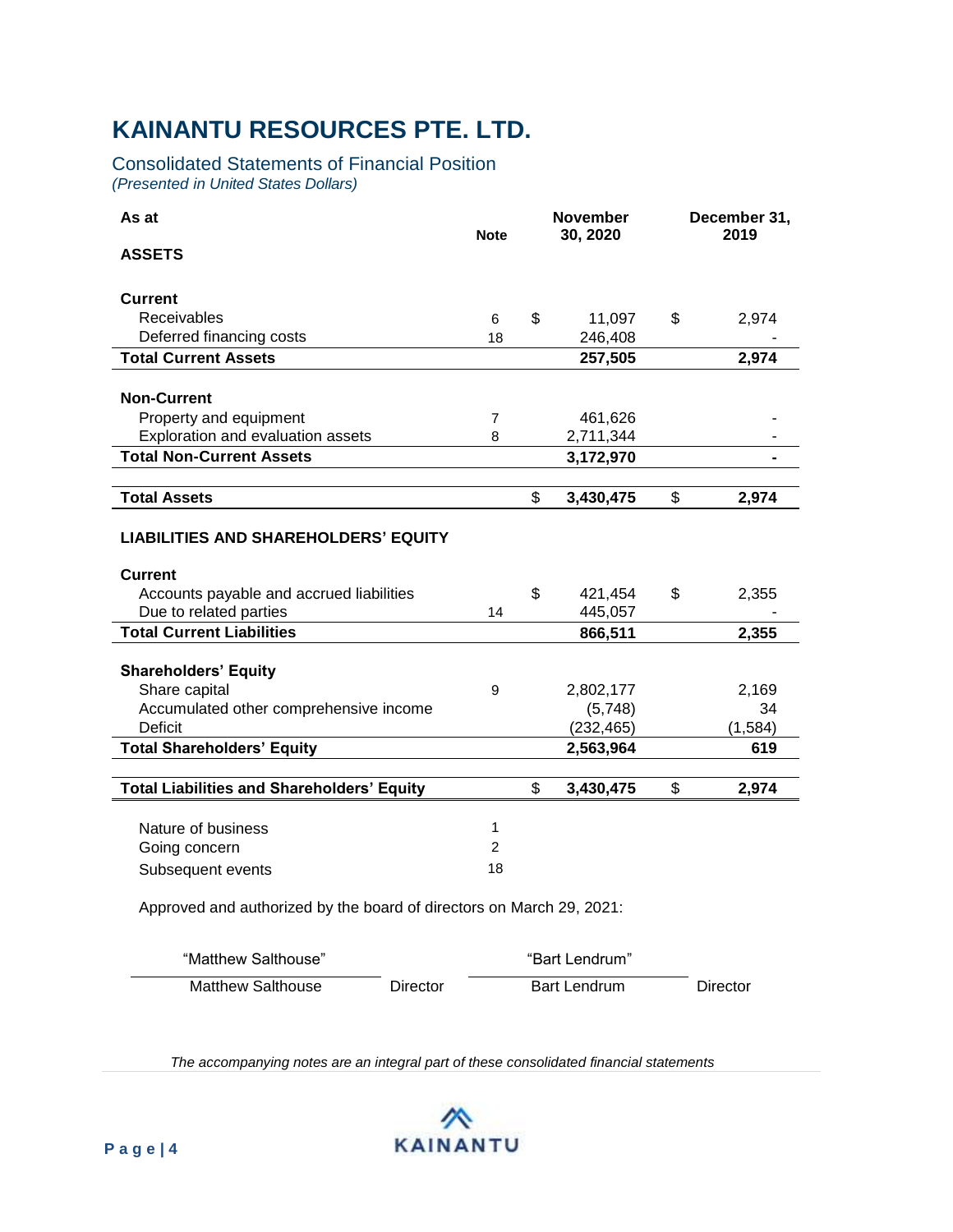Consolidated Statements of Loss and Comprehensive Loss *(Presented in United States Dollars)*

| <b>For the Period</b>                          | <b>Note</b> | <b>January 1, 2020</b><br>to November 30,<br>2020 |            | <b>August 21, 2019 to</b><br>December 31, 2019 |
|------------------------------------------------|-------------|---------------------------------------------------|------------|------------------------------------------------|
| <b>EXPENSES</b>                                |             |                                                   |            |                                                |
| General and administrative                     |             | \$                                                | 3,710      | \$                                             |
| Professional and consulting fees               |             |                                                   | 200,533    | 1,242                                          |
| Marketing and investor relations               |             |                                                   | 22,868     |                                                |
| Formation expenses                             |             |                                                   | 4,324      | 342                                            |
| Foreign exchange                               |             |                                                   | (554)      |                                                |
| <b>Loss for the Period</b>                     |             |                                                   | (230, 881) | (1, 584)                                       |
|                                                |             |                                                   |            |                                                |
| Foreign exchange translation                   |             |                                                   | (5,782)    | 34                                             |
| <b>Comprehensive Loss for the Period</b>       |             | \$                                                | (236, 663) | \$<br>(1, 550)                                 |
|                                                |             |                                                   |            |                                                |
| Basic and diluted net loss per<br>common share |             | \$                                                | (0.023)    | \$<br>(1.056)                                  |
|                                                |             |                                                   |            |                                                |
| Weighted average number of common              | 11          |                                                   |            |                                                |
| shares outstanding - basic and diluted         |             |                                                   | 10,028,145 | 1,500                                          |

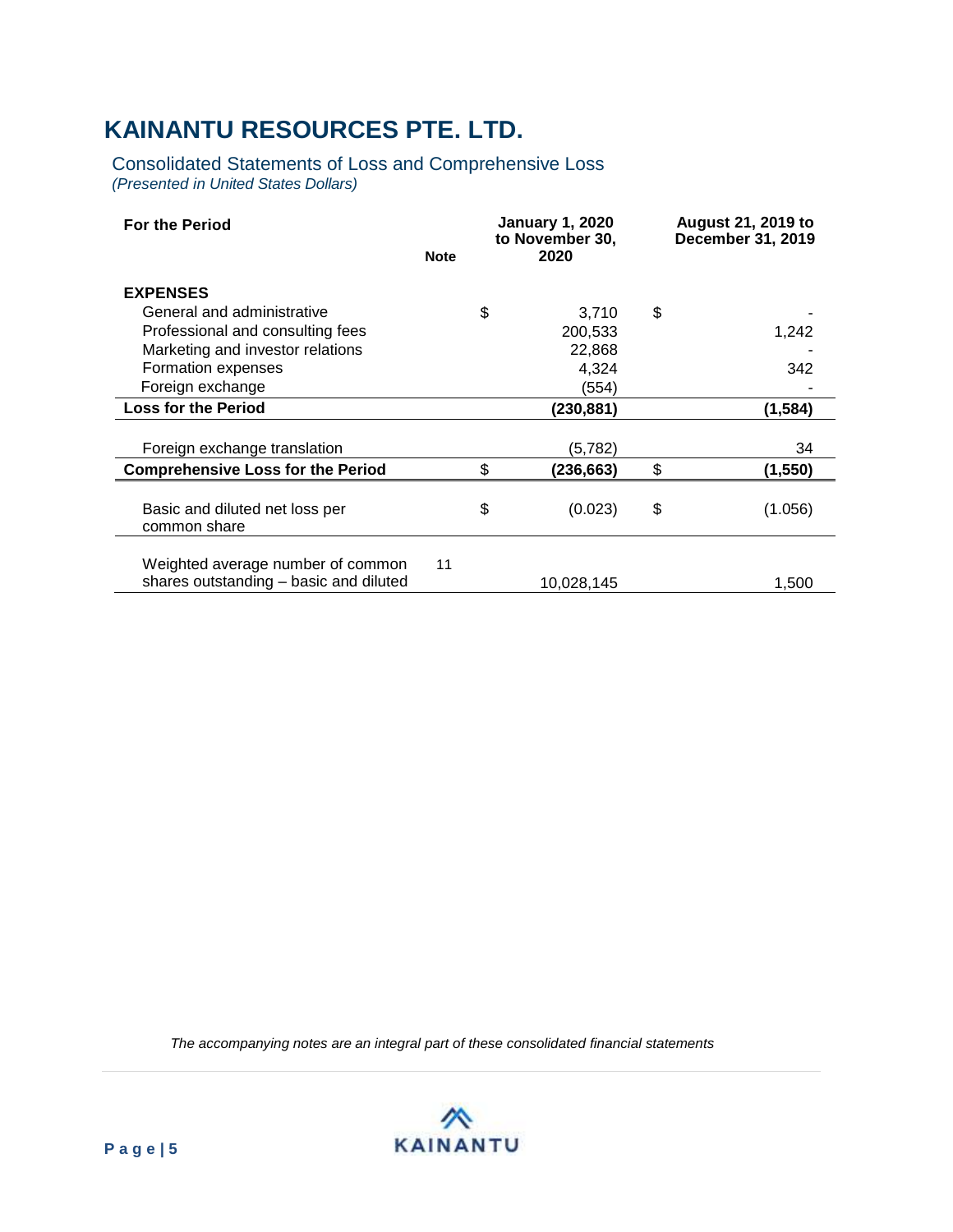Consolidated Statements of Cash Flows *(Presented in United States Dollars)*

|             |                  | <b>August 21, 2019 to</b><br><b>December 31, 2019</b> |         |
|-------------|------------------|-------------------------------------------------------|---------|
| <b>Note</b> | 2020             |                                                       |         |
|             |                  |                                                       |         |
|             | \$<br>(230, 881) | \$                                                    | (1,584) |
|             | (5,782)          |                                                       | 34      |
|             |                  |                                                       |         |
|             | (5, 441)         |                                                       | (805)   |
|             | 175,046          |                                                       | 2,355   |
|             | 67,058           |                                                       |         |
|             |                  |                                                       |         |
|             |                  |                                                       |         |
|             |                  |                                                       |         |
|             |                  |                                                       |         |
|             |                  |                                                       |         |
|             |                  | \$                                                    |         |
|             |                  | <b>January 1, 2020</b><br>to November 30,             |         |

**Supplementary Cash Flow Information 17**

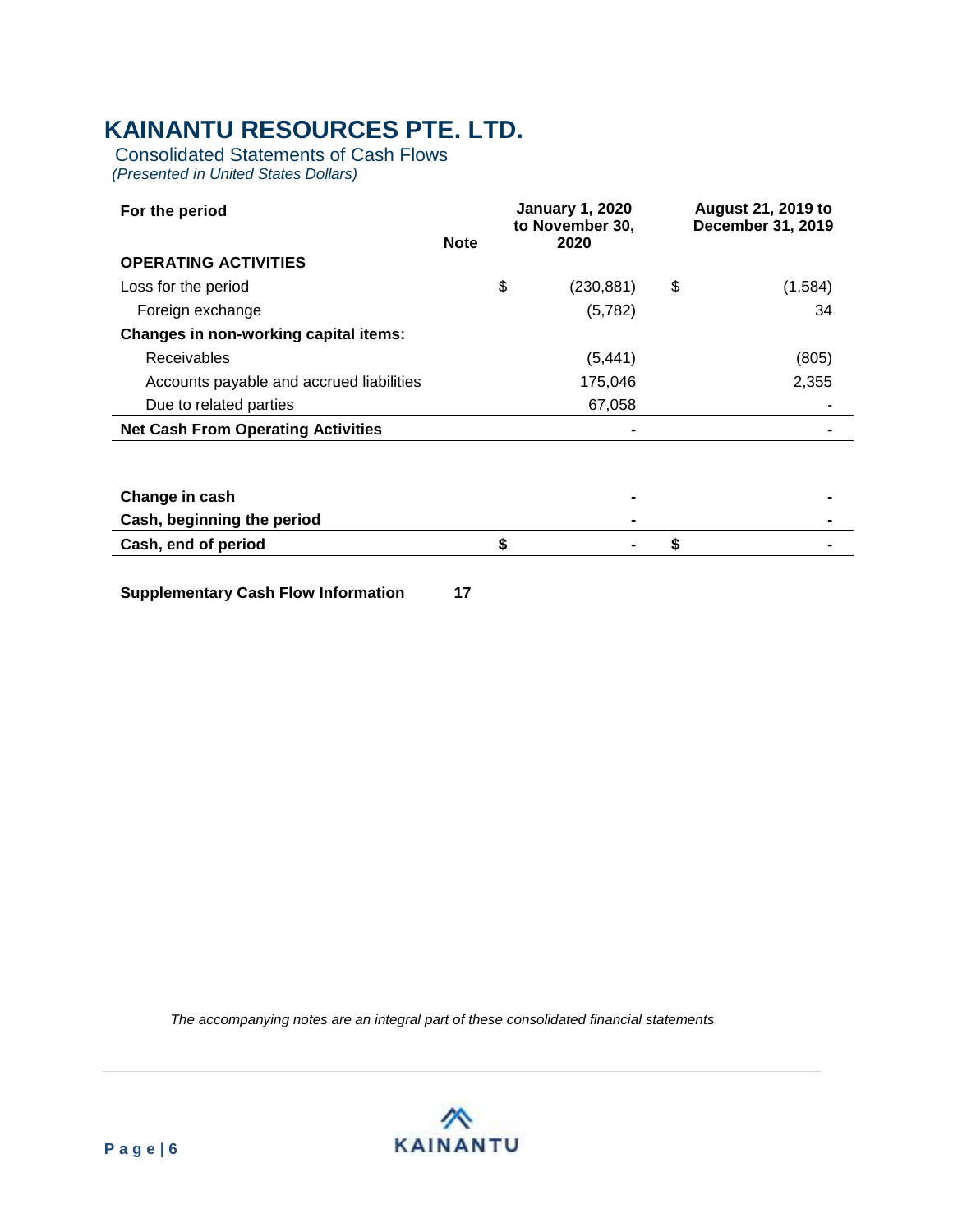Consolidated Statements of Changes in Shareholders' Equity

For the period from incorporation on August 21, 2019 to December 31, 2019 and January 1, 2020 to November 30, 2020 *(Presented in United States Dollars)*

|                                                |              | <b>Share Capital</b> |           |                                                                     |                |                                                |  |
|------------------------------------------------|--------------|----------------------|-----------|---------------------------------------------------------------------|----------------|------------------------------------------------|--|
|                                                | <b>Notes</b> | Number of<br>shares  | Amount    | <b>Accumulated Other</b><br><b>Comprehensive Income /</b><br>(Loss) | <b>Deficit</b> | <b>Total</b><br>Shareholders'<br><b>Equity</b> |  |
|                                                |              |                      | \$        | \$                                                                  | \$             | S                                              |  |
| <b>Balance - Incorporation August 21, 2019</b> |              |                      |           |                                                                     |                |                                                |  |
| Share issuance - August 21, 2019               | 9            | 1,500                | 2,169     |                                                                     |                | 2,169                                          |  |
| Loss for the period                            |              |                      |           |                                                                     | (1,584)        | (1, 584)                                       |  |
| Foreign exchange translation                   |              |                      |           | 34                                                                  |                | 34                                             |  |
| Balance - December 31, 2019                    |              | 1,500                | 2,169     | 34                                                                  | (1, 584)       | 619                                            |  |
| Share issuance - June 1, 2020                  | 9            | 2,200,000            | 8         |                                                                     |                | 8                                              |  |
| Share issuance - June 1, 2020                  | 9            | 17,798,500           | 2,800,000 |                                                                     |                | 2,800,000                                      |  |
| Loss for the period                            |              |                      |           |                                                                     | (230, 881)     | (230, 881)                                     |  |
| Foreign exchange translation                   |              |                      |           | (5,782)                                                             |                | (5,782)                                        |  |
| Balance - November 30, 2020                    |              | 20,000,000           | 2,802,177 | (5,748)                                                             | (232, 465)     | 2,563,964                                      |  |

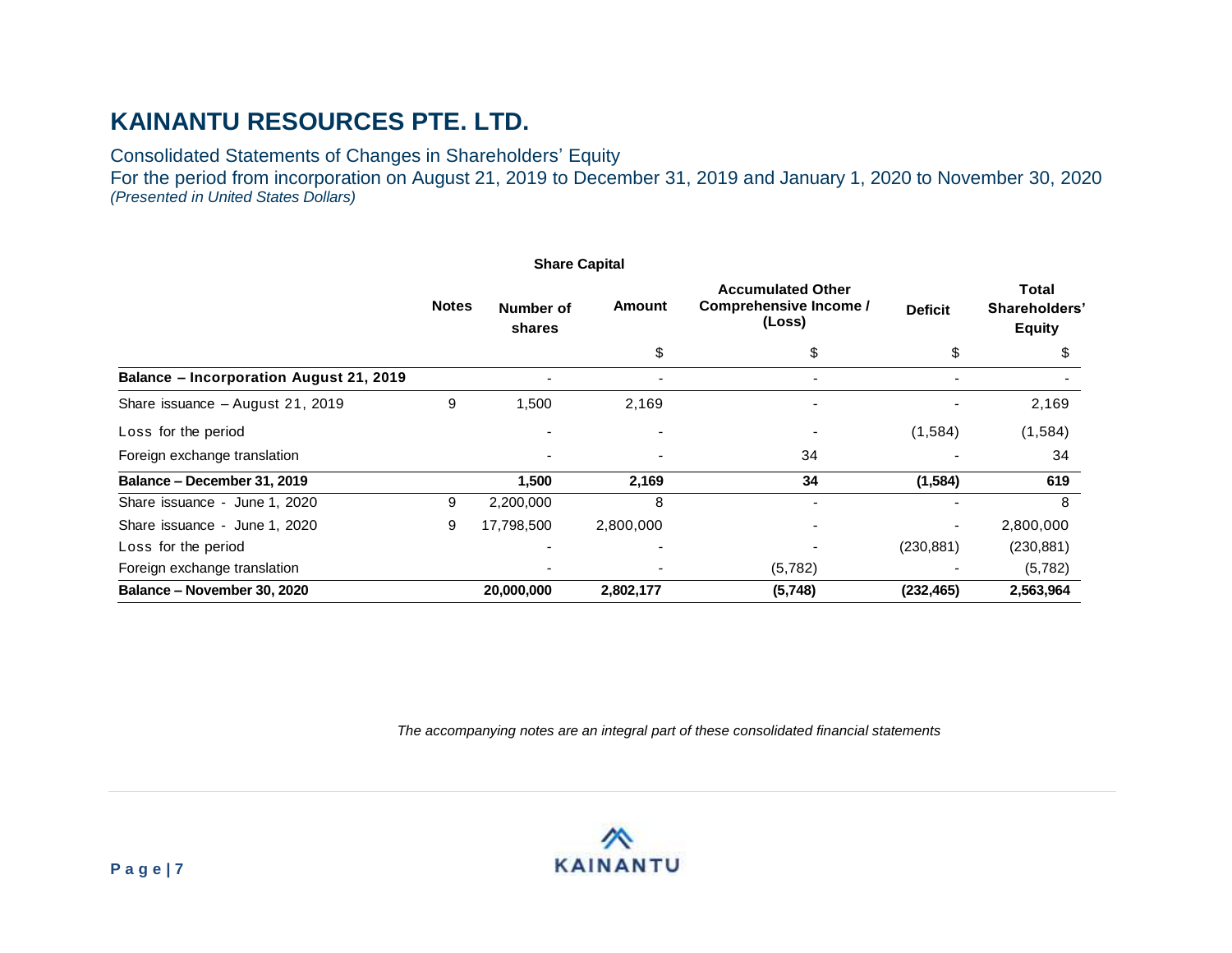Notes to the Consolidated Financial Statements For the period from incorporation on August 21, 2019 to December 31, 2019 and January 1, 2020 to November 30, 2020 *(Presented in United States Dollars)*

#### **1. NATURE OF BUSINESS**

Kainantu Resources Pte. Ltd. ("KRPL" or the "Company") was incorporated in Singapore on August 21, 2019. The Company incorporated a subsidiary Kainantu Resources Limited (together "the Group") on February 1, 2020 for the purpose of acquiring mineral exploration properties in Papua New Guinea. The principal office is #17-00 16 Collyer Quay, Singapore 049318.

On June 1, 2020, a Restructure Deed was executed whereby, pursuant to an option and sale agreement ("Option and Sale Agreement"), certain assets and related expenditures on mineral exploration properties were acquired by the Group. The total consideration of \$2.8 million for the purchase was settled through a promissory note to Pacific Energy Consulting Limited ("PEC") which in turn assigned the promissory note to Asia Pacific Energy Ventures Pte. Ltd. The promissory note was then settled with issuance of 17,798,500 shares in the Company (Note 9).

This transaction has been accounted for as an asset acquisition as at the time of the transaction, as the group of assets acquired did not meet the definition of a business. The consideration paid has been allocated to the acquired assets based on their fair value at the date of acquisition. The purchase price of the acquisition has been primarily allocated as follows:

| Purchase price                    |   |             |
|-----------------------------------|---|-------------|
| Promissory note issued            |   | \$2.800,000 |
|                                   |   |             |
| Net assets acquired               |   |             |
| Deposits                          | S | 5,012       |
| Property and equipment            |   | 464,296     |
| Exploration and evaluation assets |   | 2,330,692   |
|                                   |   | \$2.800.000 |

Following the acquisition of the Kainantu exploration properties and associated assets, the Group is focused on mineral exploration in Papua New Guinea.

On June 16, 2020, the Company entered into a definitive share exchange agreement ("the Agreement") with Kainantu Resources Ltd. (formerly PLB Capital Corp). ("PLB") whereby PLB will acquire all of the issued and outstanding securities of KRPL in respect of the Qualifying Transaction (the "Transaction"). The Agreement was further amended on August 5, 2020 in relation to the number and type of securities acquired and completion of financing by the Company and on October 7, 2020 in relation to the minimum financing amount and condition for the award of deferred consideration shares. The Transaction was completed on December 3, 2020 (Note 18).

On July 27, 2020, all issued and outstanding common shares of the Company were consolidated on a 2:1 basis. All references to share and per share amounts have been retroactively restated to reflect the share consolidation

Concurrently with the Transaction with PLB, the Company completed a private placement to raise proceeds of CDN\$4,100,000 by the issuance of 20,500,000 units at \$0.20 per unit (note 18). Each unit consists of one common share of the Company and one-half share purchase warrant. Each whole warrant will entitle the holder to purchase one additional common share at a price of CDN\$0.40 for a period of three years.

.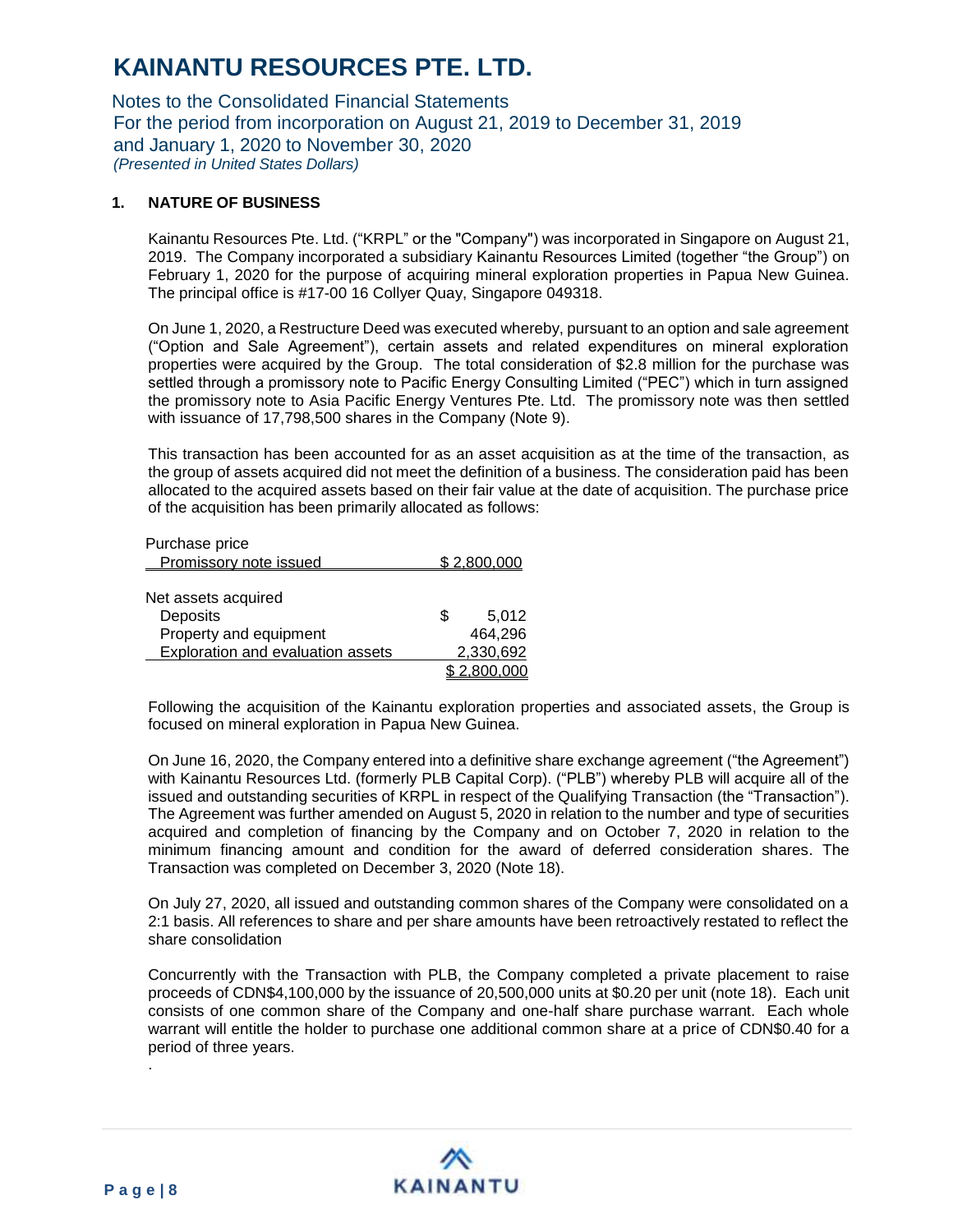Notes to the Consolidated Financial Statements For the period from incorporation on August 21, 2019 to December 31, 2019 and January 1, 2020 to November 30, 2020 *(Presented in United States Dollars)*

### **2. GOING CONCERN**

These financial statements have been prepared on the basis of accounting principles applicable to a going concern, which assumes the Group will be able to continue in operation for the foreseeable future and will be able to realize its assets and discharge its liabilities in the normal course of operations.

As at November 30, 2020, the Group has recorded a net loss of \$230,881 for the period and has an accumulated deficit of \$232,465. The Group has no source of revenue. Its ability to continue as a going concern is dependent on raising adequate financing to explore its mineral properties and develop profitable operations.

Subsequent to the period ended November 30, 2020, the Company completed the private placement outlined in Note 1 and received subscription funds totaling CDN \$4,100,000. On this basis the Company estimates that it has adequate financial resources for at least the next twelve months.

These consolidated financial statements do not reflect adjustments that would be necessary if the going concern assumption was not appropriate. If the going concern basis was not appropriate for these consolidated financial statements, then adjustments would be necessary to the carrying value of assets and liabilities, the reported expenses and the statement of financial position classifications used.

### **3. BASIS OF PREPARATION**

#### **a. Statement of compliance**

These consolidated financial statements have been prepared in accordance with International Financial Reporting Standards ("IFRS") as issued by the International Accounting Standards Board and Interpretations of the International Financial Reporting Interpretations Committee ("IFRIC").

These consolidated financial statements were approved by the board of directors on March 29, 2021.

#### **b. Basis of measurement**

These consolidated financial statements have been prepared on a historical cost basis, except for certain financial instruments which have been measured at fair value. In addition, these financial statements have been prepared using the accrual basis of accounting, except for cash flow information.

#### **c. Presentation currency**

These consolidated financial statements are presented in United States Dollars ("USD") which differs from the Company's functional currency which is Singapore Dollars ("SGD"). Functional currencies of each entity are set out below.

#### **Foreign currencies**

Transactions in foreign currencies are initially recorded by each entity in the Group at their respective functional currency spot rates at the date the transaction first qualifies for recognition.

Monetary assets and liabilities denominated in foreign currencies are translated at the functional currency spot rates of exchange at the reporting date. All differences are taken to profit or loss.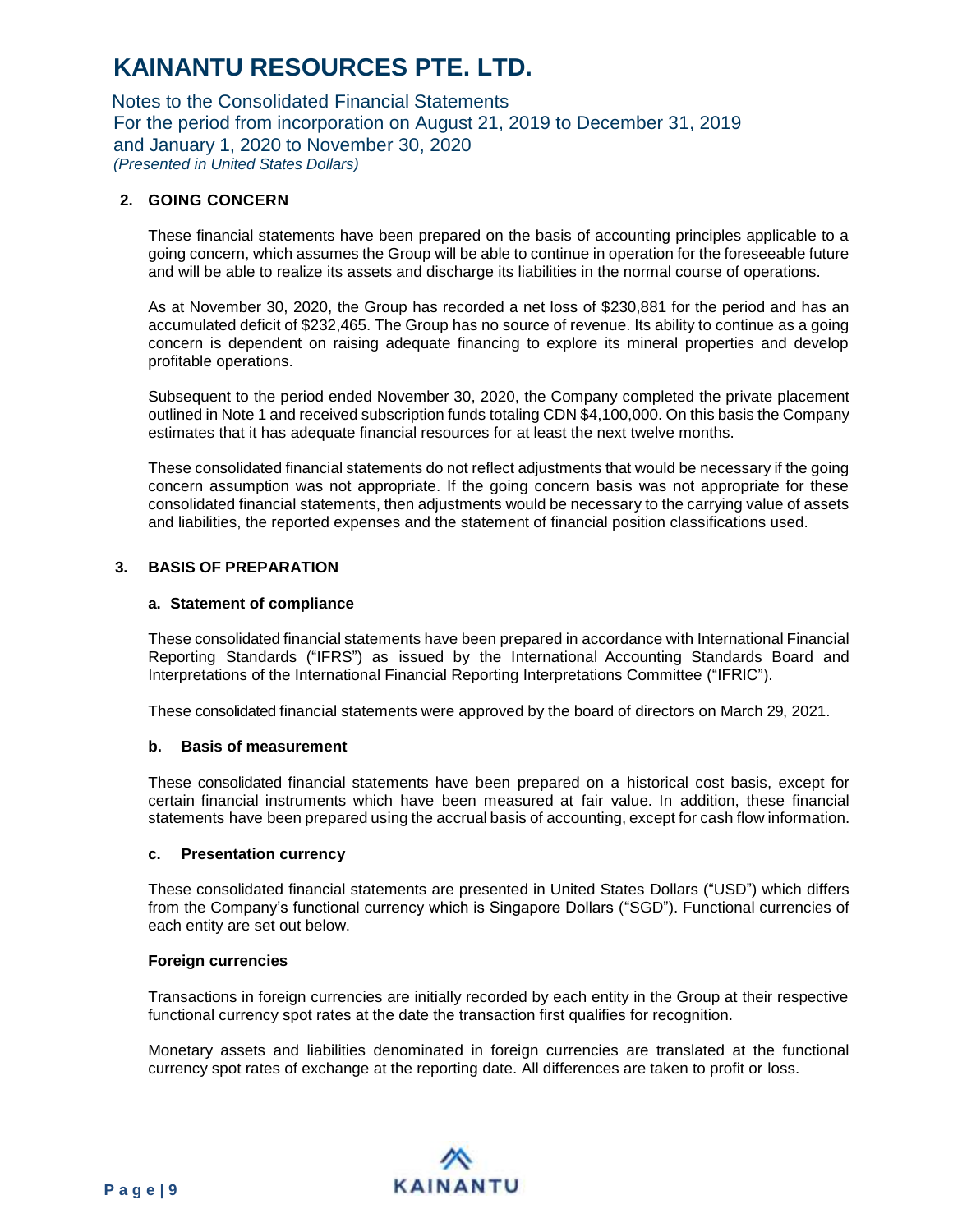Notes to the Consolidated Financial Statements For the period from incorporation on August 21, 2019 to December 31, 2019 and January 1, 2020 to November 30, 2020 *(Presented in United States Dollars)*

# **3. BASIS OF PREPARATION (Continued)**

Non-monetary items measured at historical cost in a foreign currency are translated using the exchange rates at the dates of the initial transaction. Non-monetary items measured at fair value in a foreign currency are translated using the exchange rates at the date when the fair value was determined.

The gain or loss arising on translation of non-monetary items measured at fair value is treated in line with the recognition of the gain or loss on the change in fair value of the item (i.e., translation differences on items whose fair value gain or loss is recognised in profit or loss or other comprehensive income / (loss) are also recognized in profit or loss or other comprehensive income / (loss), respectively).

### **Translation of foreign operations**

The financial position of the subsidiary, whose functional currency is different from the reporting currency, are translated as follows:

- assets and liabilities for each statement of financial position presented are translated at the closing rate at the date of that financial period end;
- income and expenses are translated at average exchange rates for the period, unless this average is not a reasonable approximation of the cumulative effect of the rates prevailing on the transaction dates, in which case income and expenses are translated at the rate on the dates of the transactions;
- equity transactions are translated using the exchange rate at the date of the transactions; and
- all resulting exchange differences are recognized in other comprehensive income and reported as a separate component of equity.

#### **d. Basis of consolidation**

The consolidated financial statements comprise the financial statements of the Company and its subsidiary. Control is achieved when the Group is exposed, or has rights, to variable returns from its involvement with the investee and has the ability to affect those returns through its power over the investee.

Consolidation of a subsidiary begins when the Company obtains control over the subsidiary and ceases when the Company loses control of the subsidiary. All intra-group assets and liabilities, revenues, expenses and cash flows relating to intra-group transactions are eliminated.

| <b>Entity</b>              | Ownership<br>% | <b>Country of</b><br>incorporation | Nature /<br><b>Activities</b> | Functional<br><b>Currency</b> |
|----------------------------|----------------|------------------------------------|-------------------------------|-------------------------------|
| Kainantu Resources Pte Ltd | ۰.             | Singapore                          | Parent company                | <b>SGD</b>                    |
| Kainantu Resources Limited | 100%           | Papua New<br>Guinea                | Mineral exploration           | USD                           |

#### **4. SIGNIFICANT ACCOUNTING POLICIES**

#### **a. Cash and cash equivalents**

Cash and cash equivalents comprise cash on hand, term deposits, and highly liquid instruments with a maturity of three months.

During the period, the Group did not hold any bank accounts and has been funded by related entities.

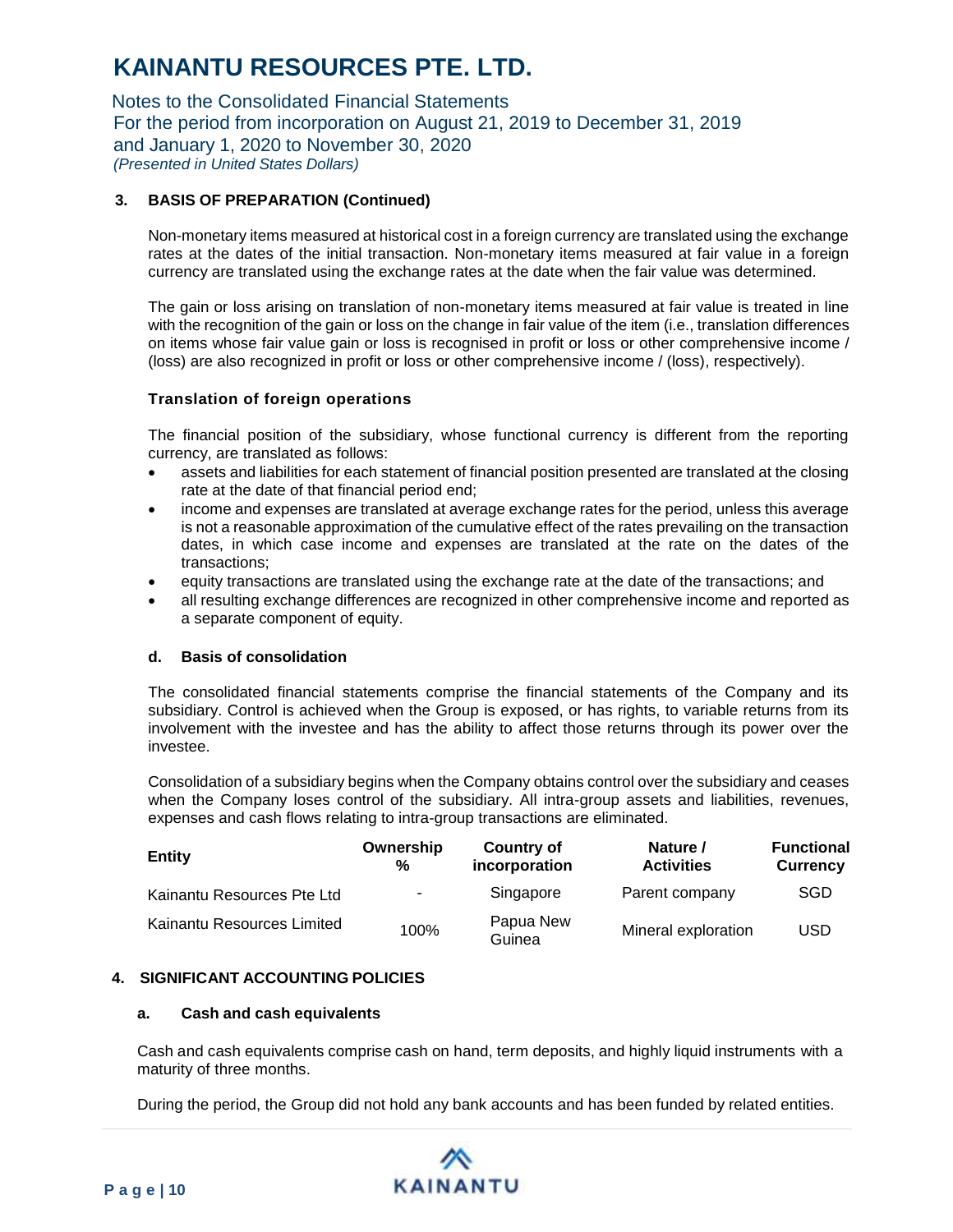Notes to the Consolidated Financial Statements For the period from incorporation on August 21, 2019 to December 31, 2019 and January 1, 2020 to November 30, 2020 *(Presented in United States Dollars)*

### **4. SIGNIFICANT ACCOUNTING POLICIES (Continued)**

### **b. Asset acquisitions**

Asset acquisitions are accounted for using the allocation method based on relative fair values of assets acquired. The cost of an acquisition is measured as the aggregate of the consideration transferred.

# **c. Property and equipment**

Property and equipment are carried at historical cost less any accumulated depreciation and impairment losses.

Depreciation is calculated on following basis over the estimated useful lives of property and equipment:

| Office equipment, software and licenses | Straight line over 2 - 5 years |
|-----------------------------------------|--------------------------------|
| Machinery & Equipment                   | Straight line over 2 - 5 years |
| Motor vehicles                          | Straight line over 3 years     |

# **d. Exploration and evaluation assets**

#### *Recognition and measurement*

Exploration and evaluation, including the costs of acquiring licenses and directly attributable general and administrative costs, initially are capitalized as exploration and evaluation assets. The costs are accumulated by areas of interest pending the determination of technical feasibility and commercial viability.

Pre-license costs are expensed when incurred. Pre-exploration costs are expensed unless it is considered probable that they will generate future economic benefits.

The recoverability of amounts shown for exploration and evaluation assets is dependent upon the ability of obtaining financing to complete the exploration and evaluation of the mineral resource properties, the existence of economically recoverable reserves and future profitable production, or alternatively, the ability to recover costs through a disposition of its mineral resource properties. The amounts shown for exploration and evaluation assets do not necessarily represent present or future value. Changes in future conditions could require a material change in the amount recorded for exploration and evaluation assets.

The technical feasibility and commercial viability of extracting a mineral resource from an area of interest is considered to be determinable when proved and/or probable reserves are determined to exist, and the necessary permits have been received to commence production. A review of each area of interest is carried out at least annually. Upon determination of technical feasibility and commercial viability, exploration and evaluation assets is first tested for impairment and then reclassified to property and equipment and/or intangibles or expensed to the consolidated statement of loss and comprehensive loss to the extent of any impairment.

### *Impairment*

Exploration and evaluation assets are assessed for impairment if (i) sufficient data exists to determine technical feasibility and commercial viability, and (ii) facts and circumstances suggest that the carrying amount exceeds the recoverable amount.

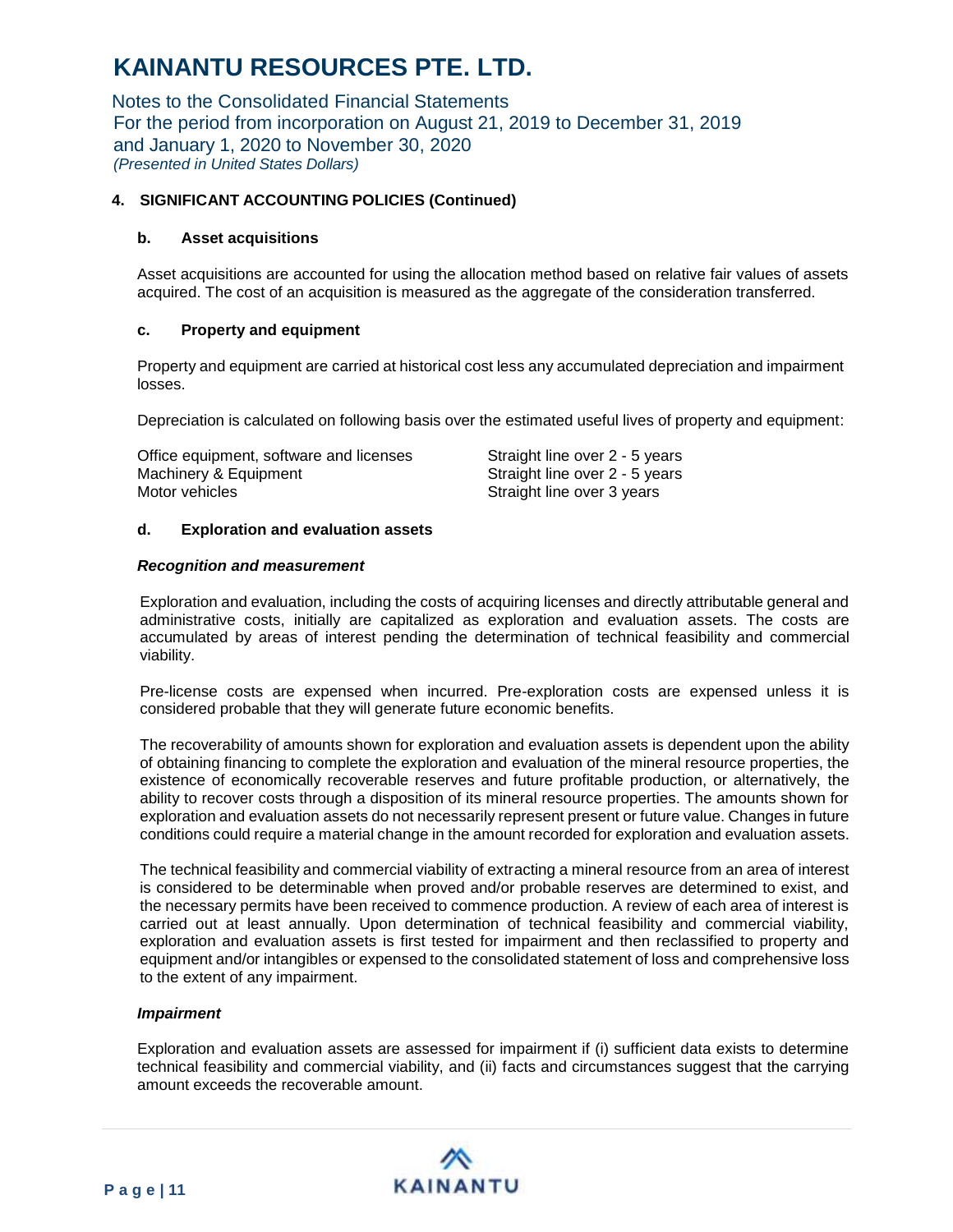Notes to the Consolidated Financial Statements For the period from incorporation on August 21, 2019 to December 31, 2019 and January 1, 2020 to November 30, 2020 *(Presented in United States Dollars)*

# **4. SIGNIFICANT ACCOUNTING POLICIES (Continued)**

An impairment loss is recognized in the consolidated statement of loss and comprehensive loss if the carrying amount of an area of interest exceeds its estimated recoverable amount. The recoverable amount of an area of interest used in the assessment of impairment of exploration and evaluation assets is the greater of its value in use ("VIU") and its fair value less costs of disposal ("FVLCD").

VIU is determined by estimating the present value of the future net cash flows at a pre-tax discount rate that reflects current market assessment of the time value of money and the risks specific to the property.

FVLCD refers to the price that would be received to sell the area of interest in an orderly transaction between market participants.

For an area of interest that does not generate largely independent cash flows, the recoverable amount is determined for the cash-generating unit to which the area of interest belongs. Impairment losses previously recognized are assessed at each reporting date for any indications that the loss has decreased or no longer exists. An impairment loss is reversed if there has been a change in the estimates used to determine the recoverable amount only to the extent that the area of interest's carrying amount does not exceed the carrying amount that would have been determined if no impairment loss had been recognized.

#### **e. Share capital**

Share capital is classified as equity. Incremental costs directly attributable to the issue of common shares are recognized as a deduction from equity, net of any tax effects.

#### **f. Reserves**

Exchange differences relating to the translation of the results and net assets of the Group's foreign operations from their functional currency to the Group's presentation currency are recognized directly in other comprehensive income / (loss) and accumulated in the foreign currency translation reserve. See Note 3 for the functional currencies of KRPL and KRL.

#### **g. Income taxes**

Income tax is recognized in profit or loss except to the extent that it relates to items recognized directly in equity.

Current tax expense is the expected tax payable on taxable income for the year, using tax rates enacted or substantively enacted at the reporting date, adjusted for amendments to tax payable with regards to previous years.

Deferred tax is recognized in respect of temporary differences between the carrying amounts of assets and liabilities for financial reporting purposes and the amounts used for taxation purposes. Deferred tax is measured at the tax rates that are expected to be applied to temporary differences when they revert, based on the laws that have been enacted or substantively enacted by the reporting date.

Deferred tax assets and liabilities are offset if there is a legally enforceable right to offset current income tax liabilities and assets, and they relate to income taxes levied by the same tax authority for the same taxable entity. A deferred tax asset is recognized for unused tax losses, tax credits and deductible temporary differences, to the extent that it is probable that future taxable profits will be available against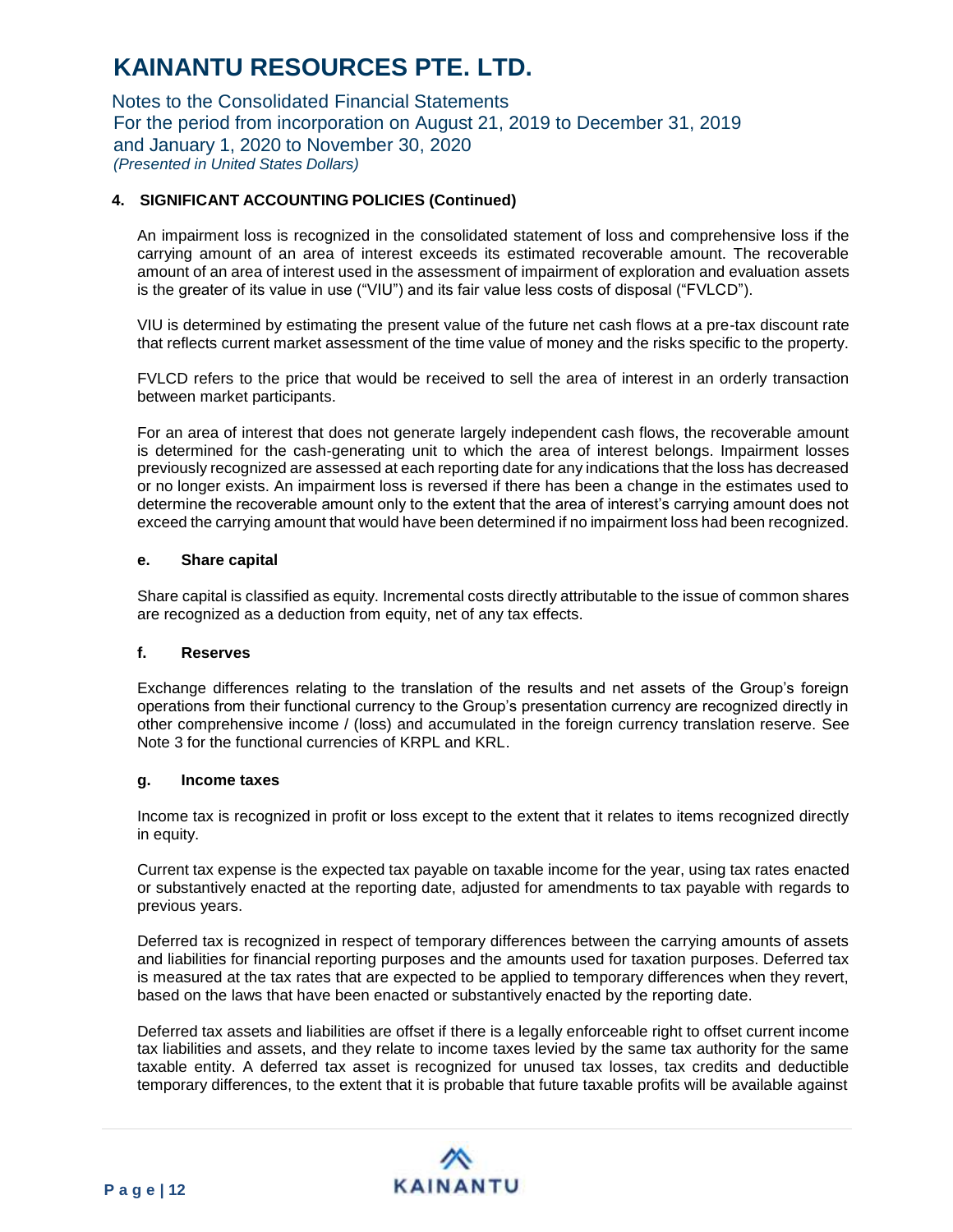Notes to the Consolidated Financial Statements For the period from incorporation on August 21, 2019 to December 31, 2019 and January 1, 2020 to November 30, 2020 *(Presented in United States Dollars)*

# **4. SIGNIFICANT ACCOUNTING POLICIES (Continued)**

which they can be utilized. Deferred tax assets are reviewed at each reporting date and are reduced to the extent that it is no longer probable that the related income tax benefit will be realized.

### **h. Financial instruments**

A financial instrument is any contract that gives rise to a financial asset of one entity and a financial liability or equity instrument of another entity.

On initial recognition, financial assets are recognized at fair value and are subsequently classified and measured at amortized cost, fair value through other comprehensive income ("FVOCI"), or fair value through profit or loss ("FVTPL"). The classification of financial assets is generally based on the business model in which a financial asset is managed and its contractual cash flow characteristics. A financial asset is measured at fair value net of transaction costs that are directly attributable to its acquisition except for financial assets at FVTPL where transaction costs are expensed. All financial assets not classified and measured at amortized cost or FVOCI are measured at FVTPL. On initial recognition of an equity instrument that is not held for trading, the Group may irrevocably elect to present subsequent changes in the investment's fair value in OCI. The classification determines the method by which the financial assets are carried on the consolidated statement of financial position subsequent to inception and how changes in value are recorded. The Group's receivables are measured at amortized cost.

Financial liabilities are designated as either FVTPL or amortized cost. All financial liabilities are classified and subsequently measured at amortized cost except for financial liabilities at FVTPL. The classification determines the method by which the financial liabilities are carried on the consolidated statement of financial position subsequent to inception and how changes in value are recorded. The Group's accounts payables and accrued liabilities are measured at amortized cost.

#### *Impairment of financial assets*

An expected credit loss impairment model is applied which requires a loss allowance to be recognized based on expected credit losses. This applies to financial assets measured at amortized cost. The estimated present value of future cash flows associated with the asset is determined and an impairment loss is recognized for the difference between this amount and the carrying amount as follows: the carrying amount of the asset is reduced to estimated present value of the future cash flows associated with the asset, discounted at the financial asset's original effective interest rate, either directly or through the use of an allowance account and the resulting loss is recognized in profit or loss.

In a subsequent period, if the amount of the impairment loss related to financial assets measured at amortized cost decreases, the previously recognized impairment loss is reversed to the extent that the carrying amount of the investment at the date the impairment is reversed does not exceed what the amortized cost would have been had the impairment not been recognized.

#### **i. Loss per share**

Basic loss per share is calculated by dividing the loss attributable to ordinary shareholders of the Group by the weighted average number of ordinary shares outstanding during the period, adjusted for any of its own shares held. Diluted loss per share is determined by adjusting the loss attributable to shareholders and the weighted average number of ordinary shares outstanding, adjusted for any of its own shares held, for the effects of all dilutive potential ordinary shares, which comprise outstanding warrants and stock options.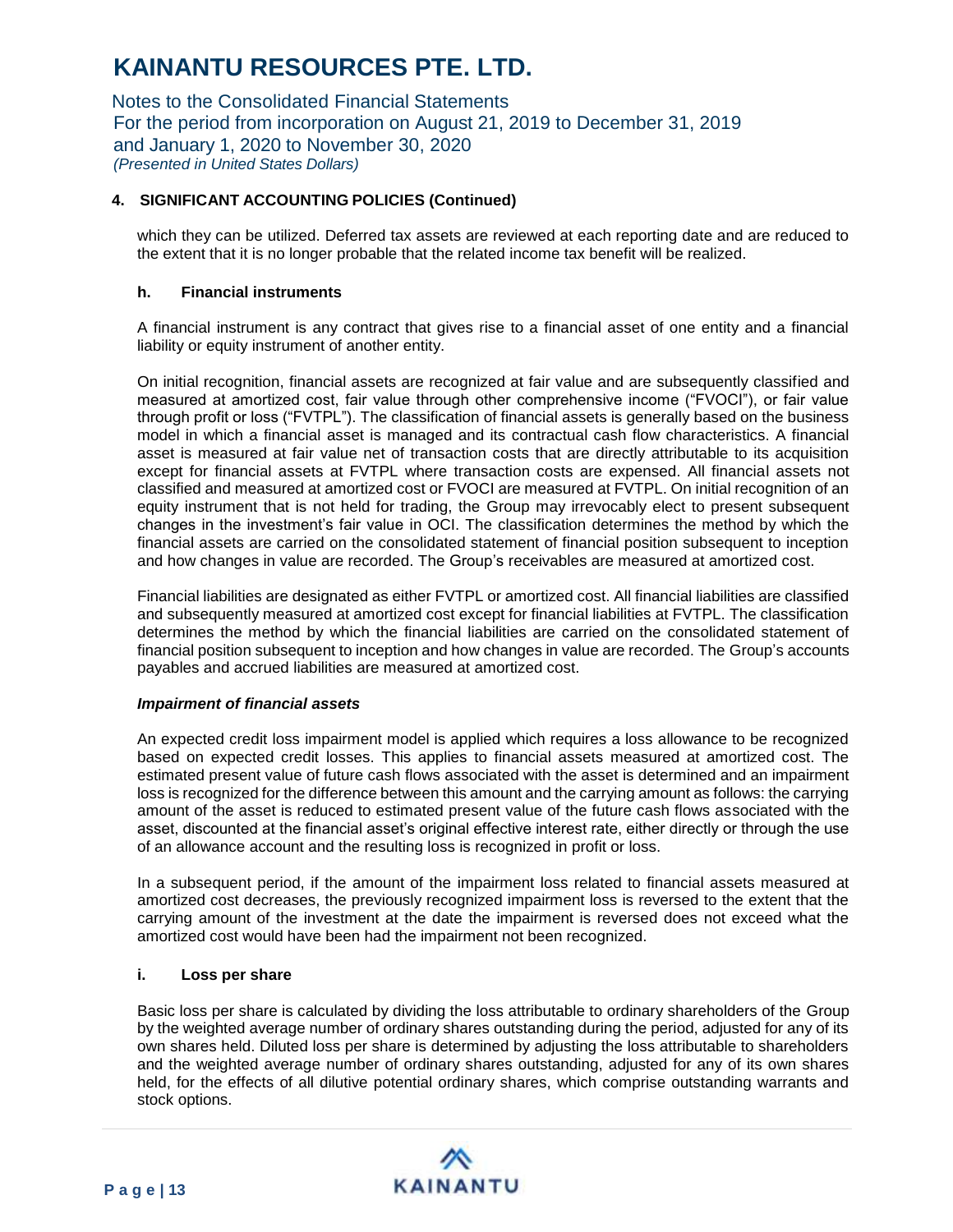Notes to the Consolidated Financial Statements For the period from incorporation on August 21, 2019 to December 31, 2019 and January 1, 2020 to November 30, 2020 *(Presented in United States Dollars)*

# **4. SIGNIFICANT ACCOUNTING POLICIES (Continued)**

### **j. Contingent liabilities**

The Group does not recognize a contingent liability component in the cost of an asset, when an asset or a group of assets that do not constitute a business are acquired. Any subsequent payments made in relation to the contingent element are adjusted against the cost of the asset as incurred.

### **k. Rehabilitation provision**

The Group is subject to various government laws and regulations relating to environmental disturbances caused by exploration and evaluation activities. The Group records the present value of the estimated costs of legal and constructive obligations required to restore the exploration sites in the period in which the obligation is incurred. The nature of the rehabilitation activities includes restoration, reclamation and re‐vegetation of the affected exploration sites.

The rehabilitation provision generally arises when the environmental disturbance is subject to government laws and regulations. When the liability is recognized, the present value of the estimated costs is capitalized by increasing the carrying amount of the related mining assets. Over time, the discounted liability is increased for the changes in present value based on current market discount rates and liability specific risks.

Additional environmental disturbances or changes in rehabilitation costs will be recognized as additions to the corresponding assets and rehabilitation liability in the period in which they occur. At this time, the Group does not have any significant rehabilitation obligations.

### **l. Accounting Standards Issued but not yet Effective**

Accounting standards or amendments to existing accounting standards that have been issued but have future effective dates are either not applicable or not expected to have a significant impact on the Group's financial statements.

### **5. SIGNIFICANT ACCOUNTING JUDGMENTS, ESTIMATES AND ASSUMPTIONS**

The preparation of these consolidated financial statements in accordance with IFRS requires management to make judgments, estimates and assumptions that affect the reported amounts and the valuation of assets and liabilities and the disclosure of contingent assets and liabilities at the date of the consolidated financial statements and the reported amounts of expenditures during the year.

These judgments and estimates are continuously evaluated and are based on management's experience and knowledge of the relevant facts and circumstances. Actual results may differ from the estimates. Revisions to estimates and the resulting effects on the carrying amounts of the Group's assets and liabilities are accounted for prospectively. Information about such judgments and estimates is contained in the description of accounting policies (note 4) and/or other notes to the financial statements. Management has made the following critical judgments and estimates:

### Critical judgments in applying accounting policies

The critical judgments that the Company's management has made in the process of applying the Company's accounting policies, apart from those involving estimations, that have the most significant effect on the amounts recognized in the Company's consolidated financial statements are as follows:

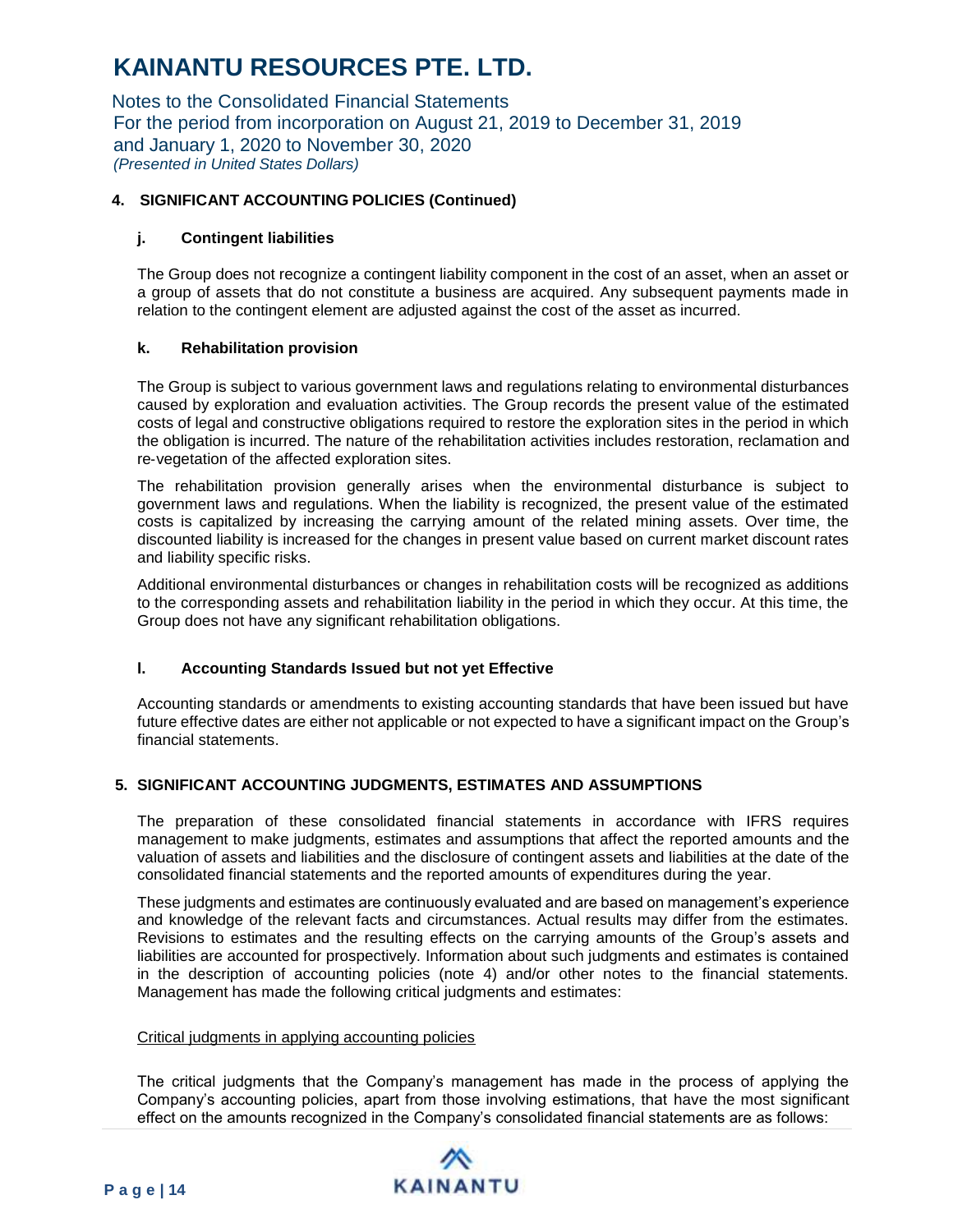Notes to the Consolidated Financial Statements For the period from incorporation on August 21, 2019 to December 31, 2019 and January 1, 2020 to November 30, 2020 *(Presented in United States Dollars)*

### **5. SIGNIFICANT ACCOUNTING JUDGMENTS, ESTIMATES AND ASSUMPTIONS (Continued)**

#### *Functional currency*

The functional currency for each of the Group's operations is the currency of the primary economic environment in which the entity operates. The Company has determined that the functional currencies of the Company and its subsidiary are SGD and the USD respectively. Determination of functional currency may involve certain judgments to determine the primary economic environment and the Company reconsiders the functional currency of its entities if there is a change in events and conditions which determined the primary economic environment.

#### *Impairment of non-current assets*

Non-current assets are tested for impairment when indicators of impairment are present. Calculating the estimated fair values of cash generating units for non-current asset impairment tests requires management to make estimates and assumptions with respect to metal selling prices, future capital expenditures, reductions in the amount of recoverable reserves, resources, and exploration potential, production cost estimates, discount rates and exchange rates. Reductions in metal price forecasts, increases in estimated future costs of production, increases in estimated future non-expansionary capital expenditures, reductions in the amount of recoverable reserves, resources, and exploration potential, and/or adverse current economics can result in a write-down of the carrying amounts of the Company's non-current assets.

#### Key sources of estimation uncertainty

The significant assumptions about the future and other major sources of estimation uncertainty as at the end of the reporting period that have a significant risk of resulting in a material adjustment to the carrying amounts of the Group's assets and liabilities are as follows:

#### *Exploration and evaluation assets*

The application of the Group's accounting policy for exploration and evaluation expenditure requires judgment in determining whether future economic benefits are likely, which may be based on assumptions about future events or circumstances. Estimates and assumptions made may change if new information becomes available. If, after expenditure is capitalized, information becomes available suggesting that the recovery of expenditure is unlikely, the amount capitalized is recognized in loss in the period that the new information becomes available.

#### *Income taxes*

Management is required to make estimations regarding the tax basis of assets and liabilities and related deferred income tax assets and liabilities, the measurement of income tax expense and indirect taxes. A number of these estimates require management to make estimates of future taxable profit, and if actual results are significantly different than estimates, the ability to realize the deferred tax assets recorded on the statement of financial position could be impacted. The Group is subject to assessments by tax authorities who may interpret the tax law differently. These factors may affect the final amount or the timing of tax payments.

#### *COVID-19*

In March 2020, the World Health Organization declared coronavirus COVID-19 a global pandemic. This contagious disease outbreak, which has continued to spread, and any related adverse public health developments, has adversely affected workforces, economies, and financial markets globally, potentially leading to an economic downturn. It is not possible for the Group to predict the duration or magnitude of the adverse results of the outbreak and its effects on the Group's business or ability to raise funds.

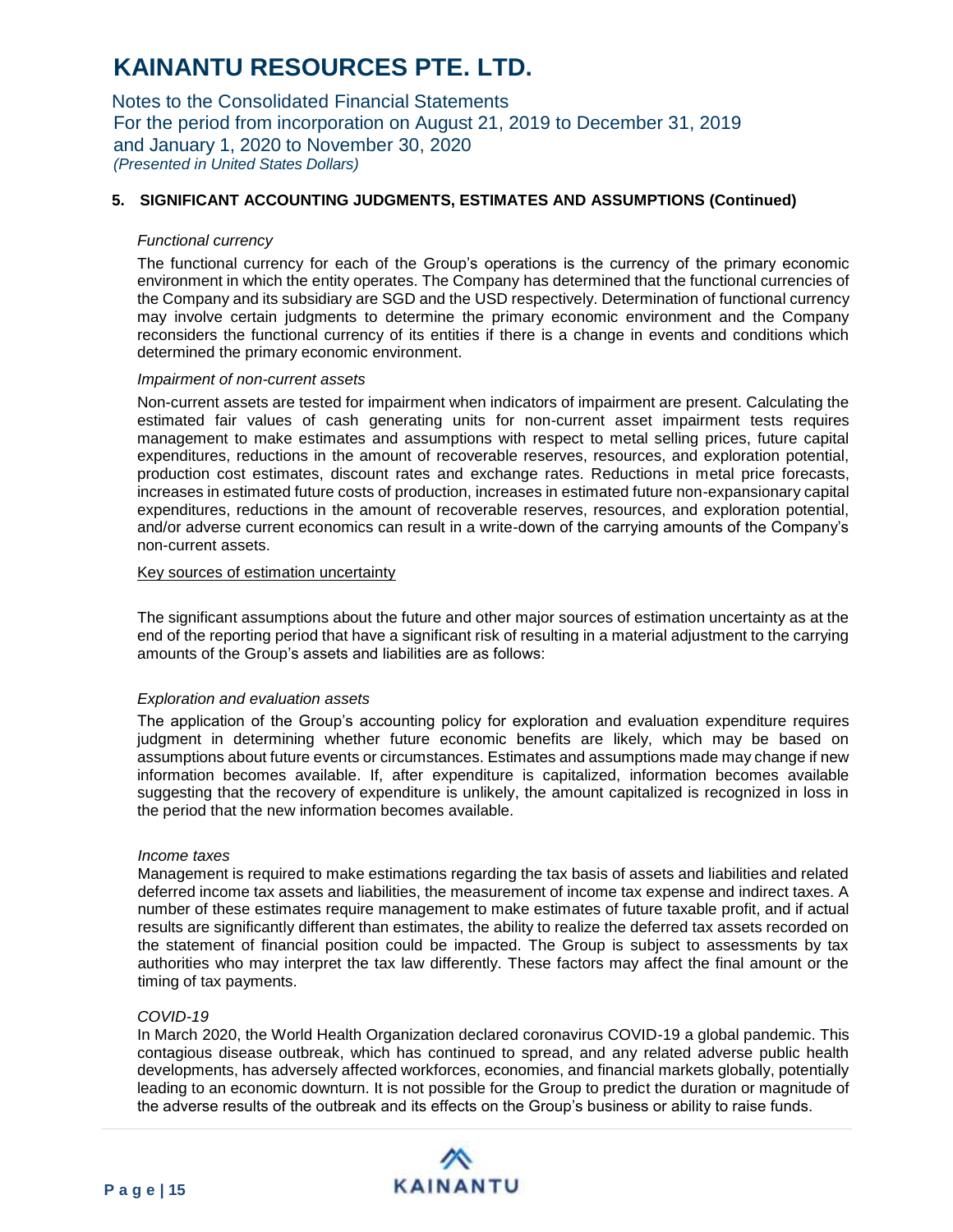Notes to the Consolidated Financial Statements For the period from incorporation on August 21, 2019 to December 31, 2019 and January 1, 2020 to November 30, 2020 *(Presented in United States Dollars)*

### **6. RECEIVABLES**

|                                | 2020   | 2019        |
|--------------------------------|--------|-------------|
| Deposits and other receivables | 11.097 | 2.974       |
|                                | 11.097 | \$<br>2,974 |

Included in 2019 were subscription funds receivable (note 14) which were settled in 2020, the balance relates to security deposits pertaining to exploration licenses.

### **7. PROPERTY AND EQUIPMENT**

| Cost                                                   | <b>Office</b><br><b>Equipment</b><br>P | Machinery &<br><b>Equipment</b> | <b>Motor</b><br><b>Vehicles</b><br>\$ | <b>Construction</b><br>in Progress | Total<br>\$ |
|--------------------------------------------------------|----------------------------------------|---------------------------------|---------------------------------------|------------------------------------|-------------|
| <b>August 21, 2019 and</b><br><b>December 31, 2019</b> | $\blacksquare$                         |                                 |                                       |                                    |             |
| Additions                                              | 10.705                                 | 6.370                           | 90.610                                | 370.283                            | 477,968     |
| <b>November 30, 2020</b>                               | 10,705                                 | 6,370                           | 90,610                                | 370,283                            | 477,968     |
| <b>Accumulated Depreciation</b>                        |                                        |                                 |                                       |                                    |             |
| August 21, 2019 and<br><b>December 31, 2019</b>        |                                        |                                 |                                       |                                    |             |
| Depreciation                                           | 514                                    | 829                             | 14.999                                |                                    | 16.342      |
| <b>November 30, 2020</b>                               | 514                                    | 829                             | 14,999                                |                                    | 16,342      |
| <b>Net Book Value</b>                                  | 10,191                                 | 5.541                           | 75,611                                | 370.283                            | 461.626     |

Plant and equipment items were mainly acquired pursuant to the Option and Sale Agreement with PEC (Note 1) on June 1, 2020 for consideration of \$464,296. Depreciation is capitalized to exploration and evaluation assets.

### **8. EXPLORATION AND EVALUATION ASSETS**

Title to exploration and evaluation assets involves certain inherent risks due to the difficulties of determining the validity of certain claims as well as the potential for problems arising from the frequently ambiguous conveyancing history characteristic of many exploration and evaluation assets. The Group has investigated title to all of its exploration and evaluation assets and, to the best of its knowledge, title to all of its assets are in good standing.

|                            |    | <b>Acquisition Cost</b> | <b>Additions</b> | Impairment | Total     |
|----------------------------|----|-------------------------|------------------|------------|-----------|
| <b>August 21, 2019 and</b> |    |                         |                  |            | $\sim$    |
| December 31, 2019          | \$ |                         |                  |            |           |
| Kainantu                   |    | 2.330.692               | 380.652          |            | 2.711.344 |
| <b>November 30, 2020</b>   | S  | 2.330.692               | 380.652          |            | 2,711,344 |

The Kainantu exploration properties were acquired pursuant to the Option and Sale Agreement with PEC (Note 1) on June 1, 2020 for consideration of \$2,330,692. Additions included \$16,342 of capitalized depreciation.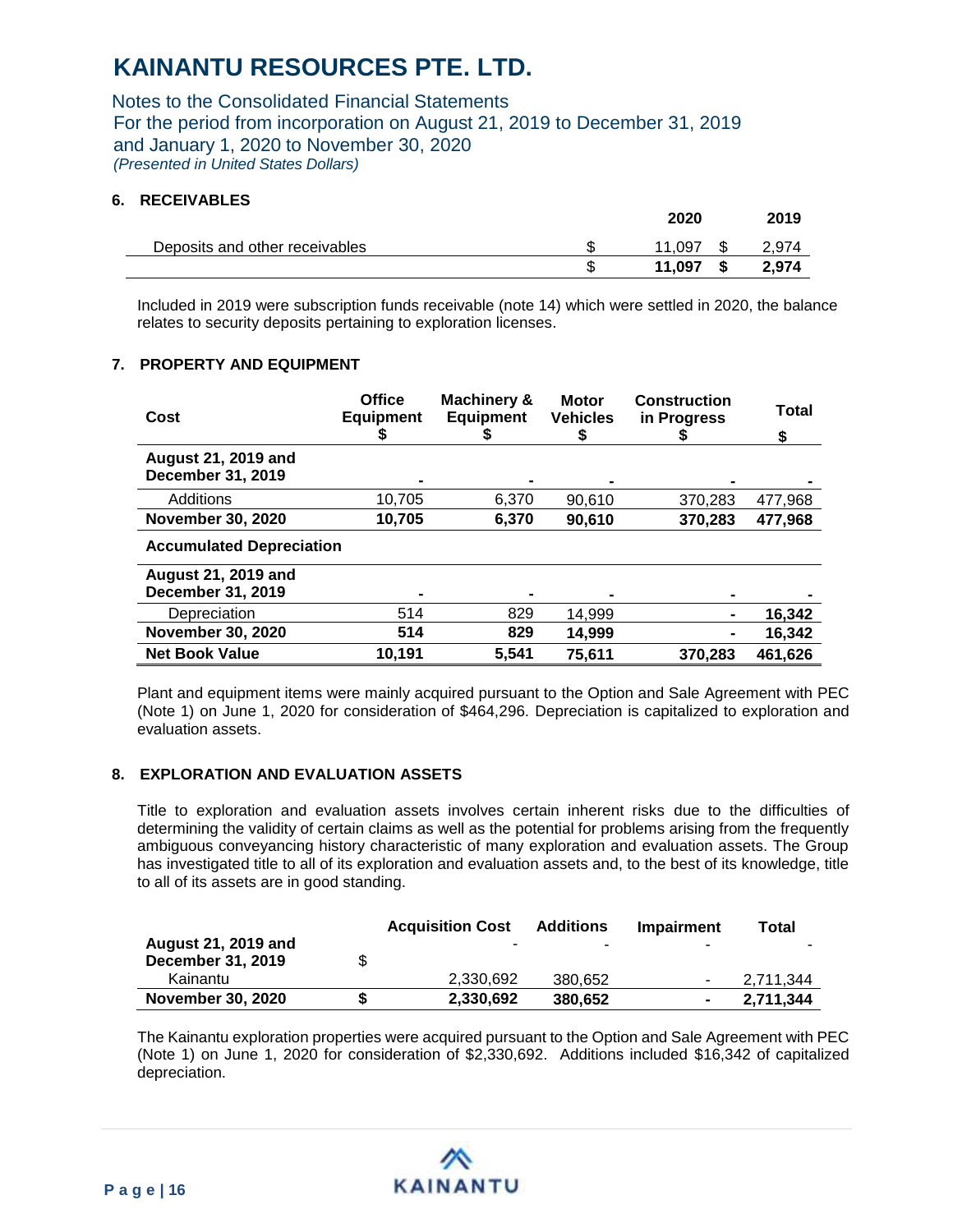Notes to the Consolidated Financial Statements For the period from incorporation on August 21, 2019 to December 31, 2019 and January 1, 2020 to November 30, 2020 *(Presented in United States Dollars)*

### **9. SHARE CAPITAL**

The Company is authorized to issue unlimited ordinary shares.

All issued ordinary shares are fully paid and have no par value. The holders of the shares are entitled to receive dividends and are entitled to one vote per share. All shares rank equally with regard to the Company's residual assets in the event of a wind-up.

On August 21, 2019, the Company issued 1,500 ordinary shares at \$2 (SGD) upon incorporation. On June 1, 2020, a private placement was completed prior to completion of the Restructure (Note 1) with a further 2,200,000 shares issued at a price of \$0.05 (SGD) per 5,000 shares.

On June 1, 2020, 17,798,500 shares were issued through the Restructure as consideration to settle the \$2,800,000 promissory note held by APEV (Note 1).

#### **10. INCOME TAXES**

A reconciliation of current income taxes at statutory rates with the reported taxes is as follows:

|                                                                                        |    | Period ended<br><b>November 30, 2020</b> | Period ended<br>December 31, 2019 |              |  |
|----------------------------------------------------------------------------------------|----|------------------------------------------|-----------------------------------|--------------|--|
| Loss for the period                                                                    | S  | (230, 881)                               |                                   | (1,584)      |  |
| Expected income tax expense (recovery)<br>Change in statutory, foreign tax, foreign    |    | (69,000)<br>29,000                       |                                   | (269)<br>269 |  |
| exchange rates and other<br>Change in unrecognized deductible<br>temporary differences |    | 40,000                                   |                                   |              |  |
| Total income tax expense (recovery)                                                    |    |                                          |                                   |              |  |
| Current income tax<br>Deferred tax recovery                                            | \$ |                                          | \$                                |              |  |

The significant components of the Company's deferred tax assets that have not been included on consolidated statements of financial position are as follows:

|                                               | 2020     | 2019 |
|-----------------------------------------------|----------|------|
| Deferred tax assets (liabilities)             |          |      |
| Non-capital loss available for future periods | 40.000   |      |
|                                               | 40.000   |      |
| Unrecognized deferred tax assets              | (40,000) | -    |
| Net deferred tax assets                       | -        |      |

The significant components of the Company's temporary differences, unused tax credits and unused tax losses that have not been included on the consolidated statements of financial position are as follows:

|                                  | 2020    | <b>Expiry Date Range</b> | 2019                     | <b>Expiry Date Range</b> |
|----------------------------------|---------|--------------------------|--------------------------|--------------------------|
| <b>Temporary Differences</b>     |         |                          |                          |                          |
| Non-capital losses available for |         |                          |                          |                          |
| future periods                   | 232,000 | No expiry date           | 2.000                    | No expiry date           |
| Singapore                        | 225,000 | No expiry date           | $\blacksquare$           | No expiry date           |
| Papua New Guinea                 | 8,000   | 2040                     | $\overline{\phantom{a}}$ | N/A                      |

Tax attributes are subject to review, and potential adjustment, by tax authorities.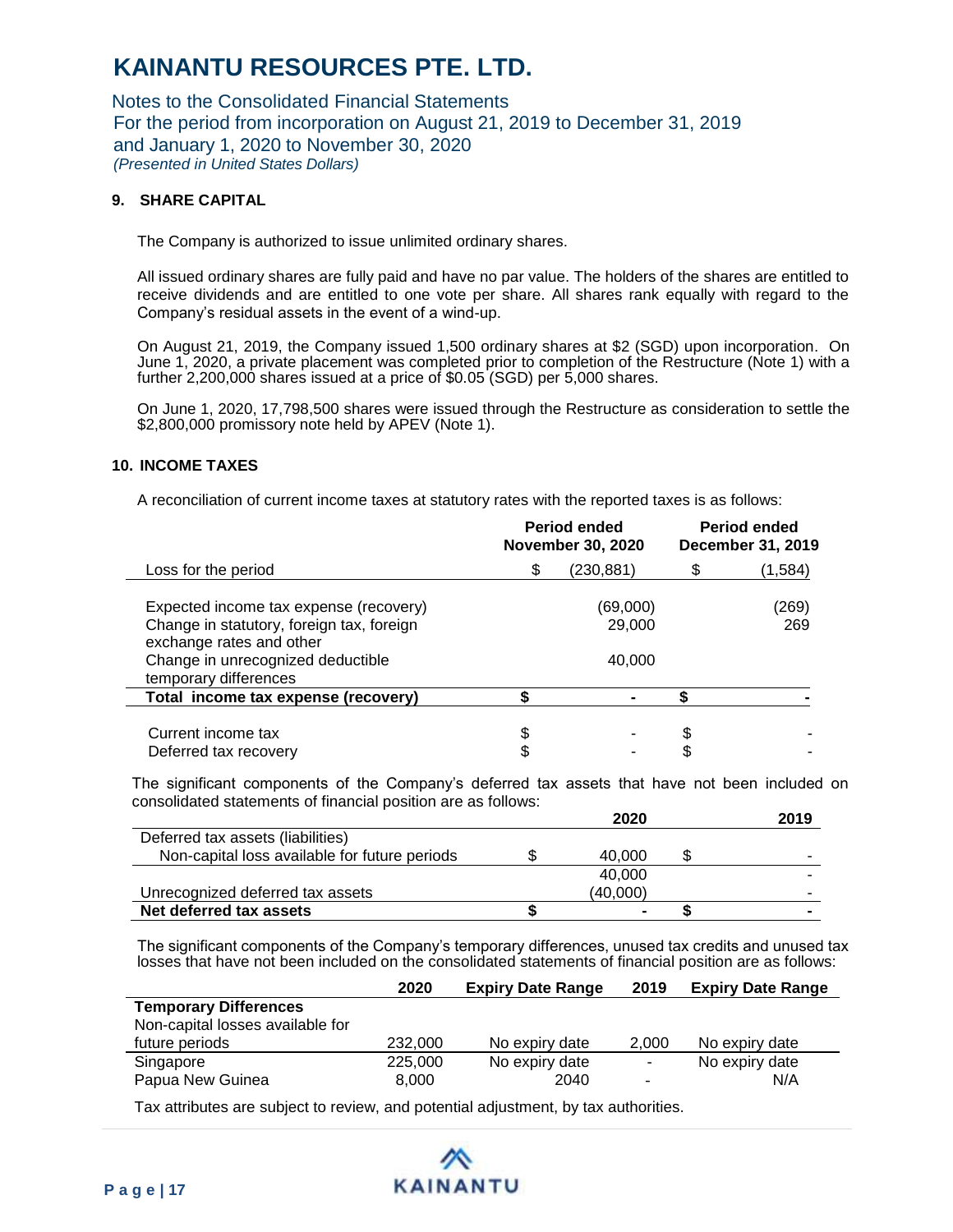Notes to the Consolidated Financial Statements For the period from incorporation on August 21, 2019 to December 31, 2019 and January 1, 2020 to November 30, 2020 *(Presented in United States Dollars)*

### **11. LOSS PER SHARE**

| Loss per share amounts are calculated by dividing the net<br>loss attributable to shareholders for the period by the<br>weighted-average number of common shares outstanding<br>during the period. | <b>Period ended</b><br>November 30,<br>2020 | <b>Period ended</b><br>December 31,<br>2019 |
|----------------------------------------------------------------------------------------------------------------------------------------------------------------------------------------------------|---------------------------------------------|---------------------------------------------|
| Net loss attributable to equity holders                                                                                                                                                            | \$<br>(230, 881)                            | (1,584)                                     |
| Basic and diluted weighted number of common shares                                                                                                                                                 | 10,028,145                                  | 1,500                                       |
| Basic and diluted loss per shares attributable to                                                                                                                                                  |                                             |                                             |
| equity holders of the Company                                                                                                                                                                      | (0.023)                                     | (1.056)                                     |

#### **12. DETERMINATION OF FAIR VALUES**

The Group's financial instruments consist of receivables and accounts payable and accrued liabilities.

Fair values have been determined for measurement and/or disclosure purposes based on the following methods. When applicable, further information about the assumptions made in determining fair values is disclosed in the notes specific to that asset or liability.

| <b>Classification and fair values</b>    | November 30,<br>2020 | December 31,<br>2019 |
|------------------------------------------|----------------------|----------------------|
| <b>Assets - Amortized Cost</b>           |                      |                      |
| <b>Receivables</b>                       | 11.097               | 2,974                |
| <b>Liabilities - Amortized Cost</b>      |                      |                      |
| Accounts payable and accrued liabilities | \$<br>421,454        | 2,355                |
| Due to related parties                   | 445,057              |                      |

Financial instruments recorded at fair value on the consolidated statements of financial position are classified using a fair value hierarchy that reflects the significance of the inputs used in making the measurements. The fair value hierarchy has the following levels:

- Level 1 fair value measurements are those derived from quoted prices (unadjusted) in active markets for identical assets;
- Level 2 fair value measurements are those derived from inputs other than quoted prices included within level 1 that are observable for the asset or liability, either directly (i.e. as prices) or indirectly (i.e. derived from prices); and
- Level 3 fair value measurements are those derived from valuation techniques that include inputs for the asset or liability that are not based on observable market data (unobservable inputs).

The carrying value of cash, receivables, accounts payable and accrued liabilities, and due to related parties approximated their fair value because of the short-term nature of these instruments.

The Group does not carry any financial instruments at FVTPL.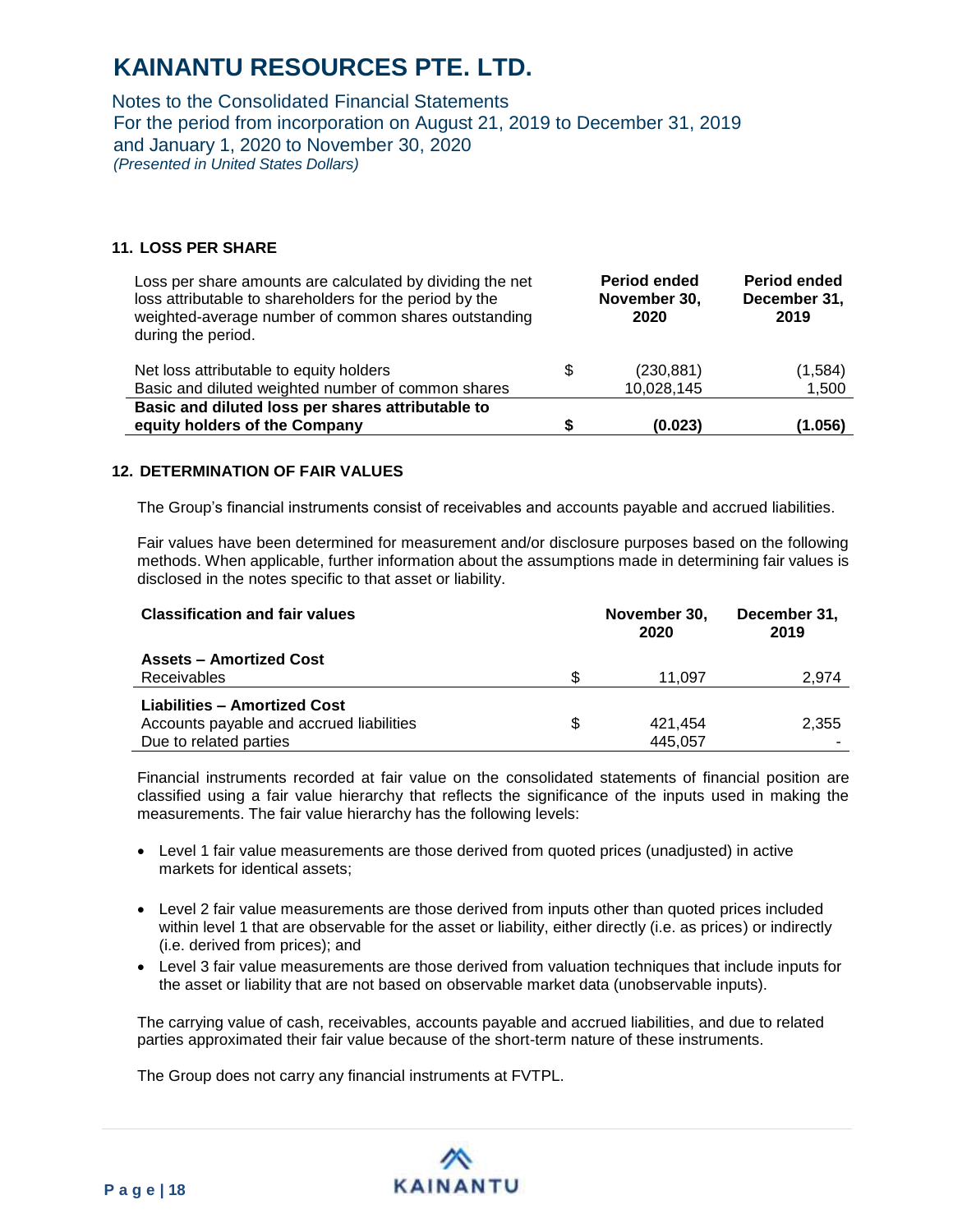Notes to the Consolidated Financial Statements For the period from incorporation on August 21, 2019 to December 31, 2019 and January 1, 2020 to November 30, 2020 *(Presented in United States Dollars)*

### **13. FINANCIAL AND RISK MANAGEMENT**

The activities of the Group expose them to a variety of financial risks that arise as a result of their exploration, development and financing activities, including credit risk, liquidity risk and market risk.

This note presents information about the Group's exposure to each of the above risks, the objectives, policies and processes for measuring and managing risk, and the management of capital. Further quantitative disclosures are included throughout these financial statements.

The Board of Directors of the Group oversees management's establishment and execution of the Group's risk management framework. Management has implemented and monitors compliance with risk management policies. The Group's risk management policies are established to identify and analyze the risks faced by the Group to set appropriate risk limits and controls, and to monitor risks and adherence to market conditions and the Group's activities.

#### *Credit risk*

Credit risk is the risk of financial loss to the Group if the counterparty to a financial instrument fails to meet its contractual obligations. The Group holds no operational bank accounts; accordingly, is not subject to credit risk.

#### *Liquidity risk*

Liquidity risk is the risk that the Group will encounter difficulty in meeting their financial liabilities that are settled in cash or other financial assets. The Group's approach to managing liquidity risk is to ensure, as far as possible, that it will have sufficient liquidity to meet its liabilities as they come due. The amounts for other payables are subject to normal trade terms. The Group expects to settle its financial liabilities within normal trading terms (within three months).

#### *Market risk*

Market risk is the risk that changes in market prices, such as equity prices and foreign exchange rates will affect the Group's profit or loss or the value of its financial instruments.

#### *Foreign currency risk*

Foreign currency risk is the risk that the Group's financial performance will be affected by fluctuations in the exchange rates between currencies. The Group's exposure to the risk of changes in foreign exchange rates relates primarily to the Group's operating activities (when expenses are denominated in currencies other than the respective functional currencies). The Group manages this foreign currency risk by matching payments in the same currency and monitoring movements in exchange rates.

#### *Capital management*

Capital of the Group consists of items within shareholder' equity. The Group's objectives when managing capital is to safeguard the Group's ability to continue as a going concern so it can acquire, explore and develop mineral resource properties for the benefit of its shareholders. The Group manages its capital structure and makes adjustments based on the funds available to it in light of changes in economic conditions.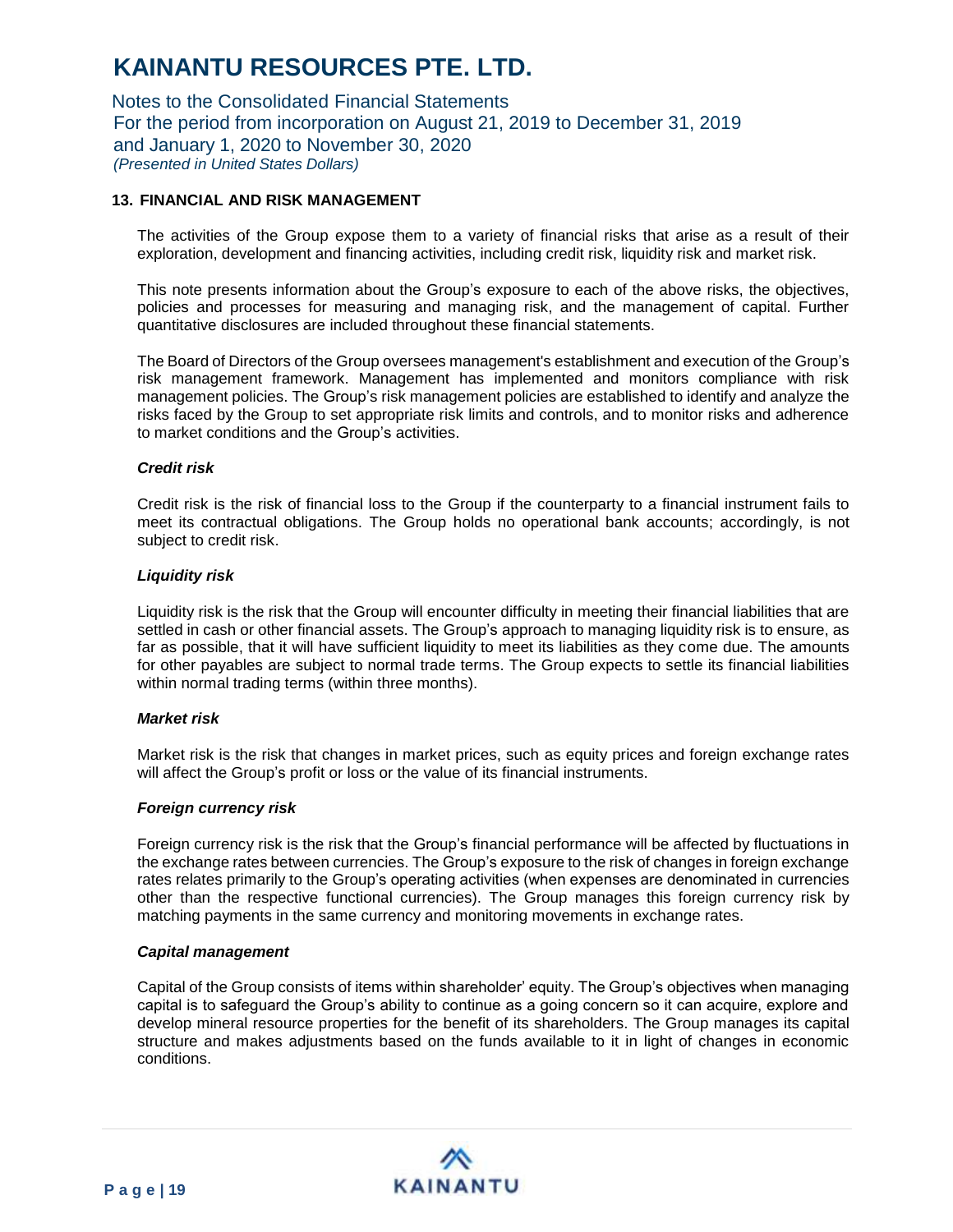Notes to the Consolidated Financial Statements For the period from incorporation on August 21, 2019 to December 31, 2019 and January 1, 2020 to November 30, 2020 *(Presented in United States Dollars)*

### **13. FINANCIAL AND RISK MANAGEMENT (Continued)**

The Board of Directors of the Group has not established quantitative return on capital criteria for management, but rather relies on the expertise of the management to sustain the future development of the Group. In order to facilitate the management of their capital requirements, the Group prepares annual expenditure budgets that consider various factors, including successful capital deployment and general industry conditions. Management reviews its capital management approach on an ongoing basis and believes that this approach, given the relative size of the Group is reasonable.

The Group's principal source of capital is from the issue of ordinary shares. In order to achieve its objectives, the Group intends to raise additional funds as required. The Group is not subject to externally imposed capital requirements and there were no changes to the Group's approach to capital management during the period.

# **14. RELATED PARTY TRANSACTIONS**

Key management personnel include those persons having authority and responsibility for planning, directing and controlling the activities of the Group as a whole. The Group has determined that key management personnel consist of executive and non-executive members of the Board of Directors and corporate officers.

During the period ended November 30, 2020, the incorporation subscription funds receivable (Note 6) from its former shareholder was settled as part of the Restructure.

As at November 30, 2020, amounts due to related parties totalled \$401,575 in relation to ongoing funding received from the APEV group prior to completion of the fundraising relating to the Transaction.

During the year ended November 30, 2020 Matthew Salthouse Director and Chief Executive Officer received fees for services provided by Axis Mining Pte Ltd totaling \$36,942 (SGD \$50,000) (2019 \$nil).

Bart Lendrum Director and Chief Financial Officer received fees for services provided by South Street Pte Ltd totaling \$8,866 (SGD \$12,000) (2019 \$nil). As at November 30, 2020 these fees were recorded in Trade payable along with expenses to be reimbursed of \$17,265.

For the period ended December 31, 2019, a Nominee Director Chin Moon Jun received fees for Nominee services totalling \$704 (SGD \$1,000).

### **15. COMMITMENTS AND CONTINGENCIES**

The Group has the following commitments, with payment based on the assumption of continued operations and ongoing successful exploration results at its tenements, and contingent on the successful award of new tenements under application.

#### **Commitment payments**

| Papua New Guinea Kina 60,000 (USD    | Minimum exploration expenditure commitment for the second year at the  |
|--------------------------------------|------------------------------------------------------------------------|
| \$17,400 at November 30, 2020)       | granted Kainantu Tenements.                                            |
| Papua New Guinea Kina 1,315,000      | Minimum exploration expenditure commitment for the next 2 years at the |
| (USD \$381,350 at November 30, 2020) | additional Kainantu Tenements under application, where granted.        |

No other contingent payments or commitments exist at the date of statement of financial position.

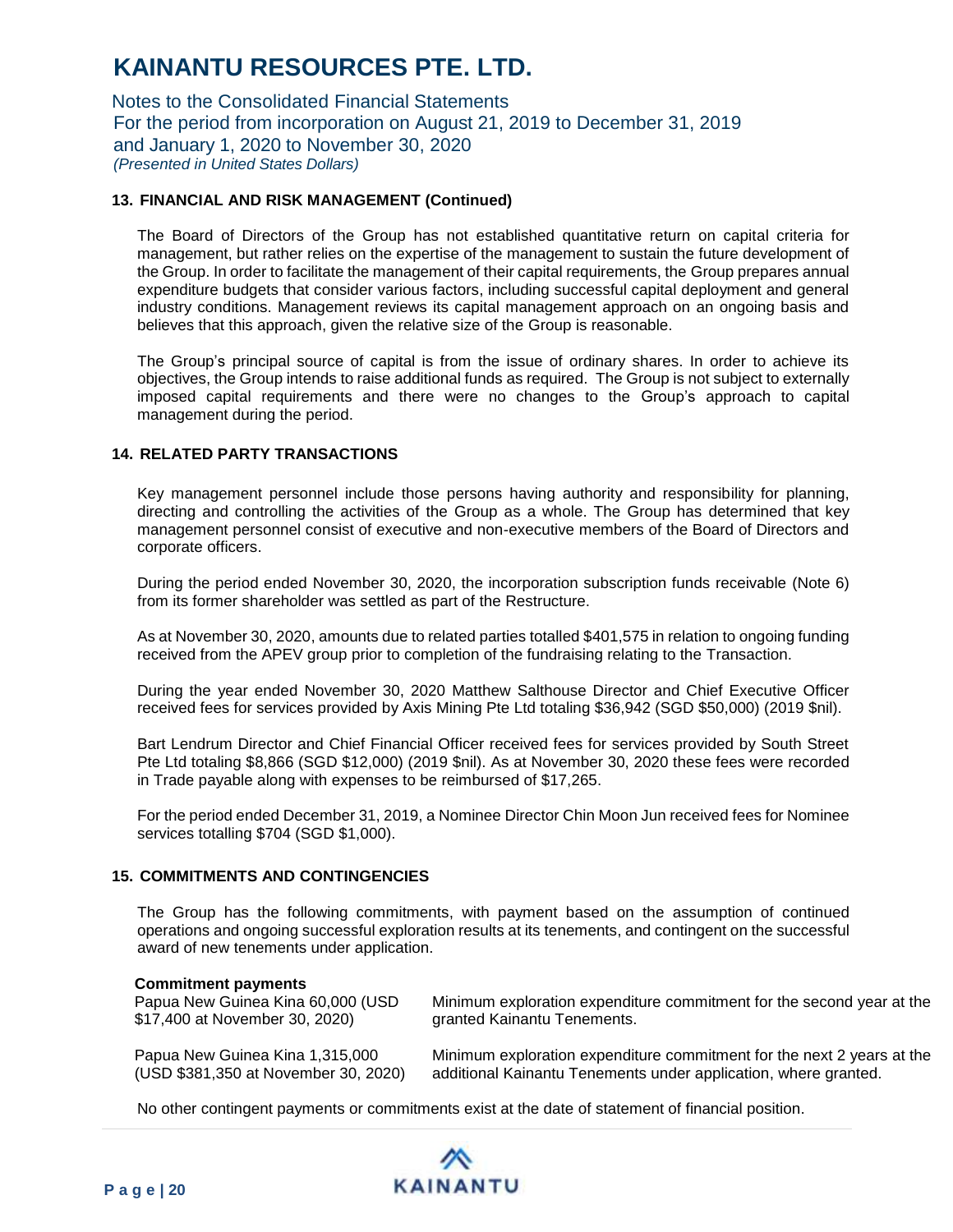Notes to the Consolidated Financial Statements For the period from incorporation on August 21, 2019 to December 31, 2019 and January 1, 2020 to November 30, 2020 *(Presented in United States Dollars)*

### **16. SEGMENTED INFORMATION**

The Group operates in one business segment being mineral exploration in Papua New Guinea. All noncurrent assets are located in Papua New Guinea.

# **17. SUPPLEMENTARY CASH FLOW INFORMATION**

Supplemental information regarding non-cash transactions is as follows:

During the period ended November 30, 2020:

- Deposits included in receivables of \$5,012, property and equipment of \$464,296 and exploration and evaluation assets of \$2,330,692 were acquired pursuant to the Restructure (Note 1).
- Accounts payable and accrued liabilities of \$2,355 were settled as part of the Restructure (Note 1).
- Accounts payable and accrued liabilities included \$246,048 of deferred financing costs.
- Subscription funds receivable of \$2,169 were settled as part of the Restructure (Note 1).
- Due to related parties included property and equipment of \$6,048 and exploration and evaluation expenditures of \$61,643.

During the period ended December 31, 2019:

• Subscription funds receivable of \$2,169 were included in receivables.

During the periods ended November 30, 2020 and December 31, 2019, the Group paid \$nil and \$nil for income taxes and interest, respectively.

### **18. SUBSEQUENT EVENTS**

On December 3 the Company completed the concurrent financing and executed the Transaction with PLB Capital Corp, which acquired of all of the issued and outstanding shares of the Company.

### **Concurrent Financing**

In connection with the Transaction, an aggregate of 20,500,000 units (each a "Kainantu Unit") of the Company were issued pursuant to a non-brokered private placement at a price of CDN \$0.20 per Kainantu Unit for total gross proceeds of CDN \$4,100,000.

On conversion, each Kainantu Unit consisted of one share and one half of a share purchase warrant. Each warrant was to be exercisable at a price of CDN \$0.40 per share until December 3, 2023, subject to accelerated expiry.

As at November 30, 2020, the Company has incurred deferred financing costs totaling \$246,408 in connection with this financing.

#### **Transaction Summary**

In connection with the Transaction, each Kainantu Unit was exchanged for units of PLB Capital Corp. ("Unit") on a one for one basis and on the same terms and conditions. In addition to the new share under the concurrent financing the existing shares in the Company were exchanged on a one for one basis with 20,000,000 shares exchanged at a deemed price of \$0.20 per Kainantu Share.

Except for events disclosed elsewhere, there have been no subsequent events since the reporting date which would have a material impact on these financial statements.